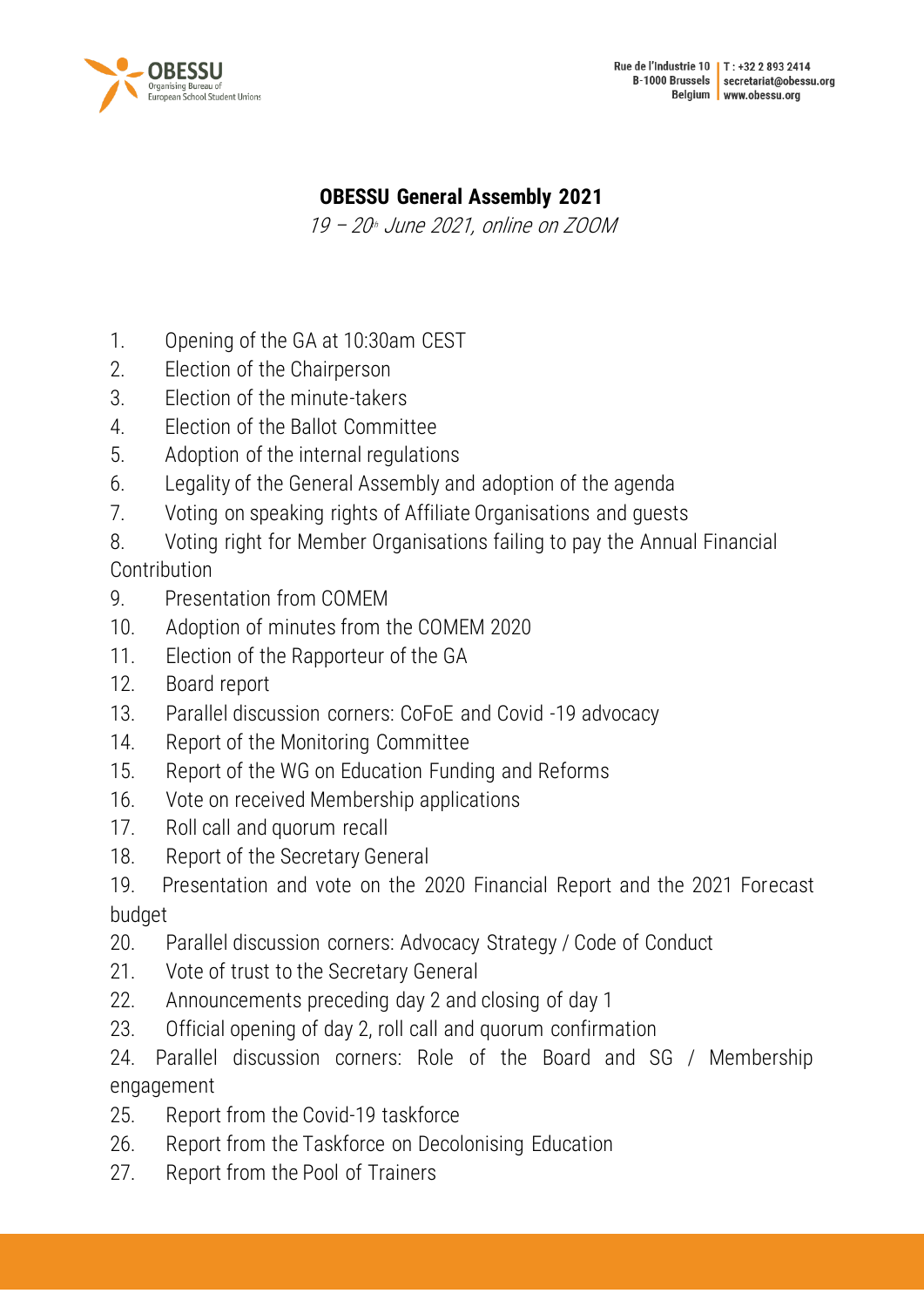



- 28. [Discussion Corner on Annual Financial Contribution](#page-25-0)
- 29. [Roll call and quorum recall](#page-26-0)
- 30. [Vote on expiring policy papers](#page-27-0)
- 31. [Panel discussion: how OBESSU influences external organisations](#page-28-0)
- 32. Vote on [Annual Financial Contribution 2021](#page-30-0)
- 33. [Elections of the Board](#page-31-0)
- 34. [Elections of the Monitoring Committee](#page-36-0)
- 35. [Urgent motions and resolutions](#page-37-0)
- 36. [Any other business](#page-37-1)
- 37. [Closing of the General Assembly](#page-38-0)

# <span id="page-1-0"></span>**1. Opening of the GA at 10:30am CEST**

**Bicca** from the Board welcomes everyone to the GA.

**Juanma** from the Secretariat explains the main functionalities of Zoom, the online platform for the GA, and the online etiquette to follow during the GA.

Roll Call: AKS, ASuBih (not present), BSK, CANAE, CEF, CNE, CSU, DGS, DOS, EEO, ESCU (not present), FSS, ISSU (not present), KYC (not present), LH (not present), LMS, MAKOSZ, NSoA (not present), OSCU, RSM, SAKKI, SIF (not present), SLL, SUS (not present), SVB (not present), TOS (not present), UDS (not present), UEM, UNEL, UNL (not present), UNSS, USO (not present).

There are 20 Organisations present.

The **Secretary General** reminds everyone in the room to either unmute their microphones or write in the chat when their Organisation is called.

# <span id="page-1-1"></span>**2. Election of the Chairperson**

**Bicca** from the Board presents the Chairperson. We have 2 chairs: on day 1 the GA is chaired by Anna Widegren, former OBESSU Secretariat Member while on day 2 the GA is chaired by Ela Jakubek-Grootjans, former OBESSU Secretary General.

**Bicca** asks whether there is any active opposition.

There is no active opposition.

**Anna** and **Ela** are elected Chairs of the GA 2021.

**Bicca** gives the floor to Anna to introduce herself.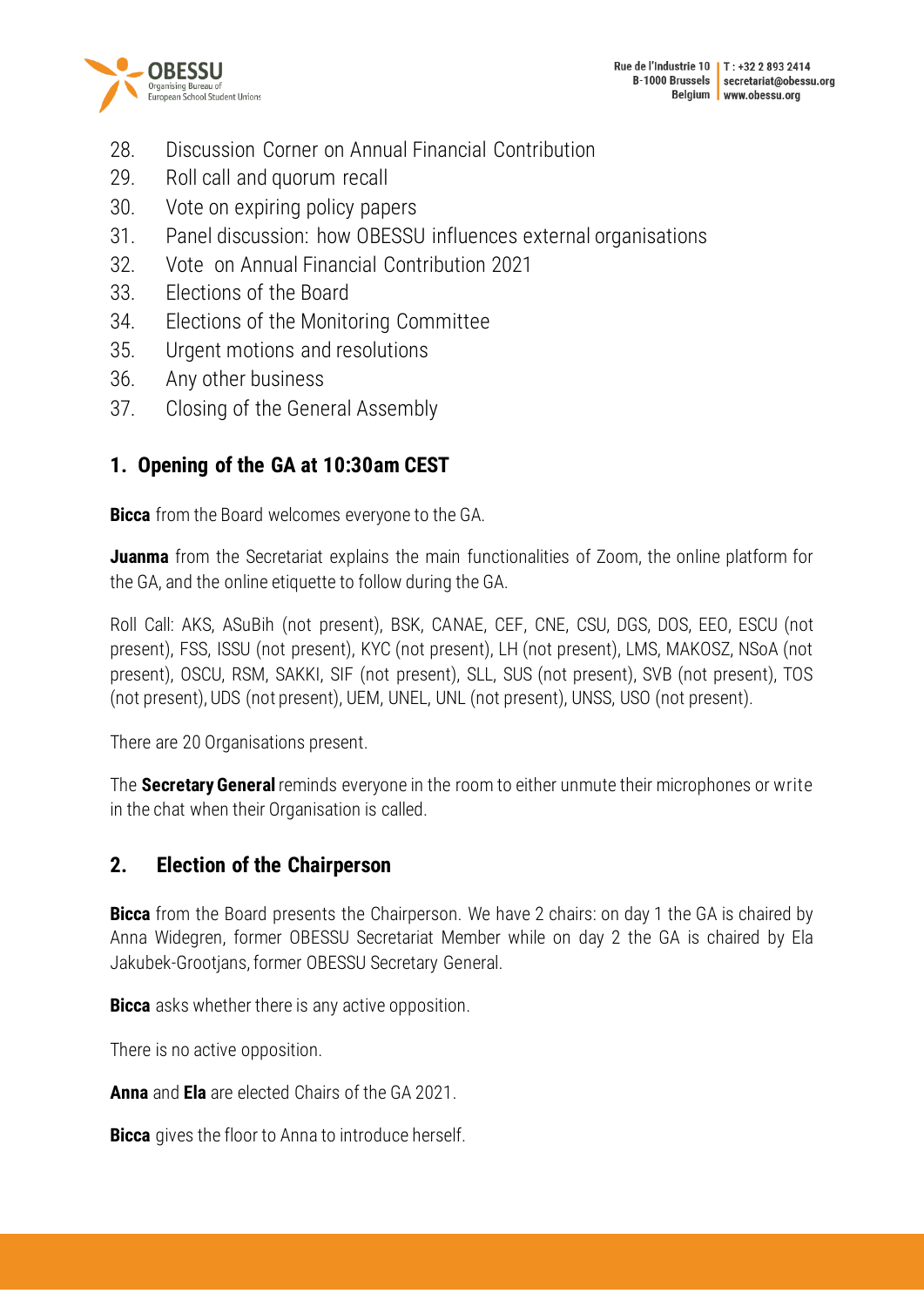

**Anna** explains that she came to Brussels around 10 years ago for OBESSU, where she worked as Policy Officer. Since OBESSU, she worked in various NGOs in Brussels promoting human rights. For a while in ESU, Secretary General of YFJ and working now in the European network towards ending Female Genital Mutilation.

**Anna** opens the floor for questions.

There are no questions.

**Anna** is elected Chair of day 1 of the GA.

## <span id="page-2-0"></span>**3. Election of the minute-takers**

The **Board** proposes María, Juanma and Eleonora from the Secretariat to be the minute takers.

The **Chair** opens the floor for active opposition.

There is no active opposition.

<span id="page-2-1"></span>**Juanma, María** and **Eleonora** are elected minute-takers for the GA.

### **4. Election of the Ballot Committee**

The **Chair** explains what the Ballot Committee is, specifies that we need 3 people to be on this committee and encourages Extra Delegates to be part of the BC, as they don't have to participate in voting.

The **Chair** explains that the BC will be joining a breakout room every time there is a closed ballot to check with the SG and the MC that all the voting is correct.

The **Chair** opens the floor for candidates to the Ballot Committee.

**Matvei** from SAKKI volunteers to be in the BC.

The **Chair** proposes Anna from ASUBiH to be part of the BC.

The **Chair** proposes Romane from CEF to be part of the BC.

There is no active opposition.

**Matvei, Anna** and **Romane** are appointed BC of the GA 2021.

### <span id="page-2-2"></span>**5. Adoption of the internal regulations**

**Anna** presents the internal regulations. It is important to stress the following matters: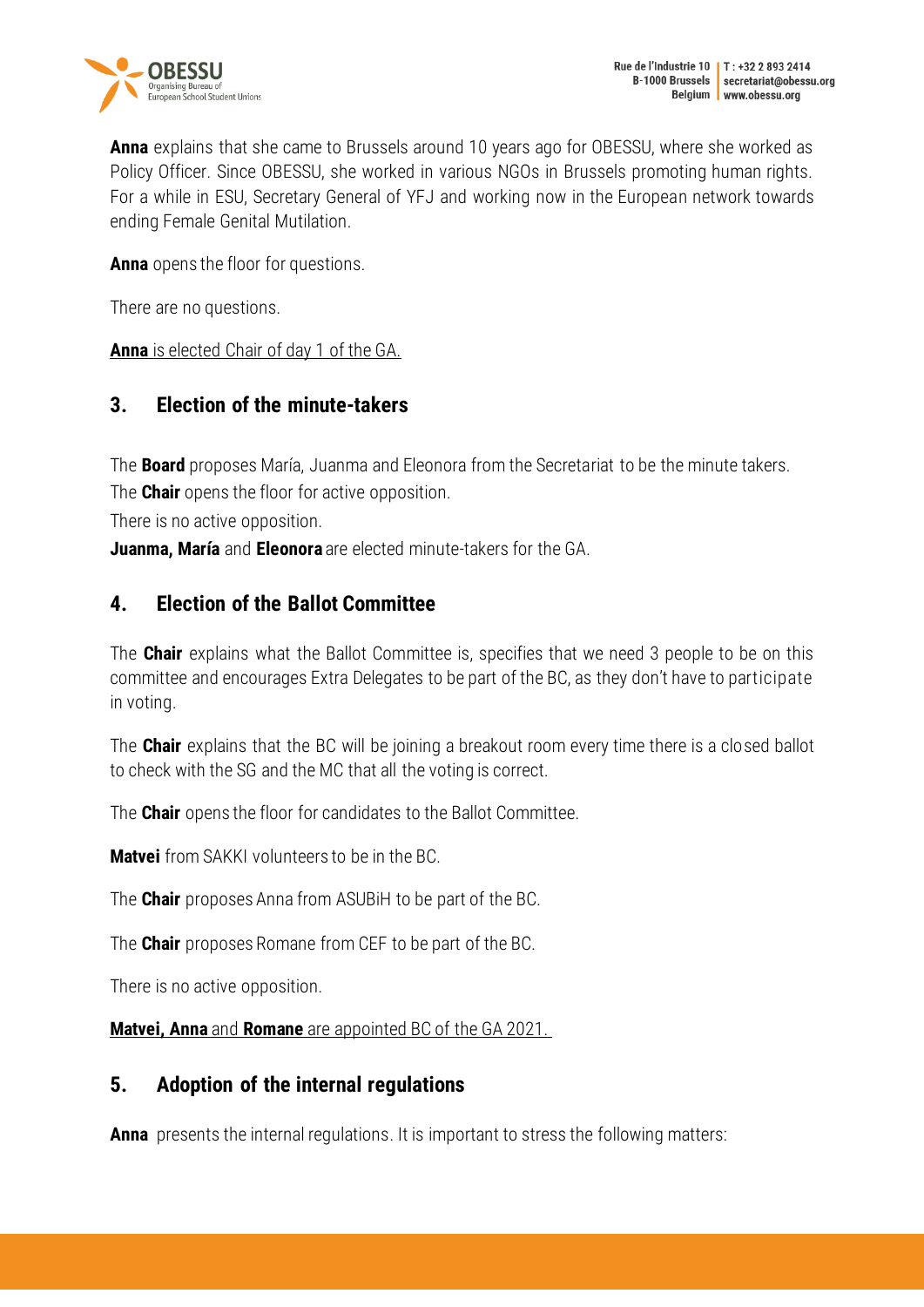

- Every Member Organisation has the right to one vote, expressed through their Official Delegate. Extra Delegates cannot vote. Should the OD need to give the right to vote to their ED they need to write this in the chat.
- Candidates and Members automatically have the right to speak. Affiliate Organisations need to receive the right to speak by a vote.

#### **DISCUSSIONS**

- Discussions are launched by the Chair. The Chair can set a speaking time. You can ask for the word by using the "raise hand button" - the Chair to explain how this is done.
- Direct reply: Direct reply can be given only in case of false information and should be requested by writing V in the chat.
- If someone doesn't have the microphone, they should send their comments to the chair
- If the Chair feels like the point for discussion has been covered extensively, they or anyone in the room can ask for the speaking list to be closed. When someone asks for the SL to be closed, the chair asks if there's any active opposition before asking organisations that want to speak to still be put on the SL.
- The chat should be used for technical questions and general remarks
- You can ask for a break by using the sign (**Anna** explains how to do it) or by writing in the chat. There will be a 5 min every one hour and longer coffee breaks and lunch break.

### VOTING

- Voting can be done by active opposition, polling or closed ballot on Election runner. If one organisation asks for the voting to be closed this will be done via closed ballot.
- Questions on the voting need to be asked before the voting is open, otherwise they won't be considered a ground for contesting voting.
- If one organisation demands a re-counting this can be done only by challenging the ballot committee or the voting procedure for all closed ballots.
- Majority for all voting except for the statutes is 50%+1. When counting a simple **majority**. **abstentions are not counted into the quorum.** E.g. if there's 30 votes cast out of which 10 abstentions, the valid votes will be 20 and therefore the quorum will be 11.
- For the statutes, which require a ⅔ majority, all votes including abstentions are counted.
- For the majority to be valid, at least half of the MOs need to be for or against.
- If there's an amendment to a proposal, this will be voted before the proposal itself.
- Once a proposal has been accepted or rejected, the discussion will not be reopened.
- Changes on the spot are not possible during this GA.
- For the election of persons a majority of all casted votes need to be reached. Abstentions are considered casted. If the absolute majority is not obtained by any of the candidates, a vote is cast again. If one person reaches the majority, and the others don't, there will not be a second vote. If everyone gets a majority, but 2 people have the same amount of votes lower than the 3rd person, there will be a second vote between these 2 people.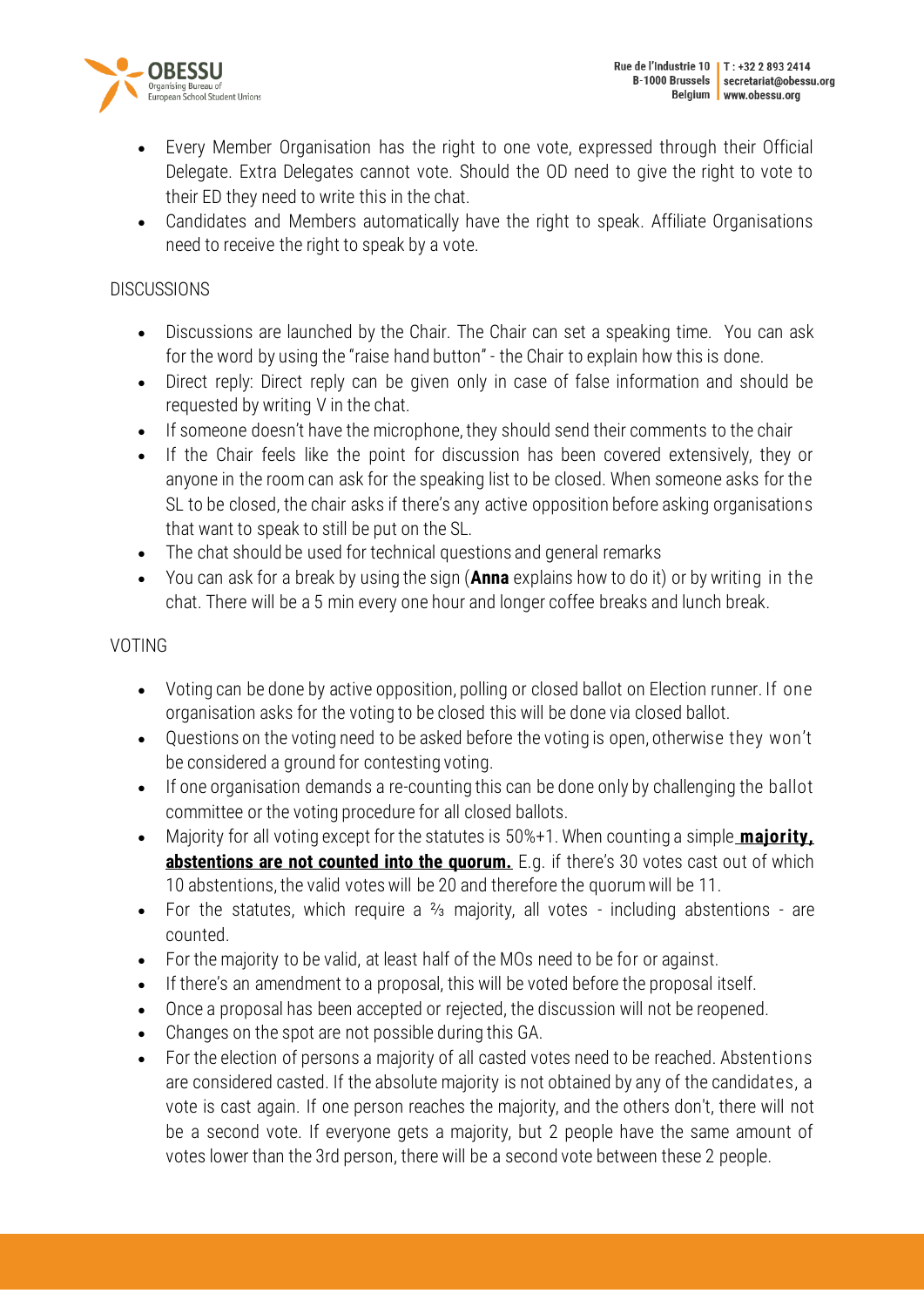

The **Chair** opens the floor for questions.

There are no questions.

The **Chair** asks whether there is any active opposition.

There is no active opposition.

The internal regulations of OBESSU GA 2021 are adopted.

# <span id="page-4-0"></span>**6. Legality of the General Assembly and adoption of the agenda**

The **Chair** presents the agenda and explains that no major changes can be made to the agenda because of the nature of this GA.

The **Chair** introduces the deadlines of the GA:

- 20th April: invitation to the GA. Call for proposals and Board plus MC candidates sent out to Member, Candidate and Affiliate Organisations;

- 15th May: deadline for proposals (amendments, policy papers, resolutions from MOs, proposals from the Board etc.) 20th May: received proposals will be sent to MOs;

- 29th May: deadline for candidates to the Board and Monitoring Committee to submit the documents;

- 4th June: documents of the Board & MC candidates will be sent out;
- 9th June: 2nd deadline for amendments to the proposals;
- 10th June: new deadline for Board and MC candidates
- 14th June: last GA mailing with  $2^{nd}$  round of amendments sent out;
- 19th June: first day of the GA.

All deadlines have been respected therefore the GA is considered legal.

The **Chair** explains the agenda of the GA.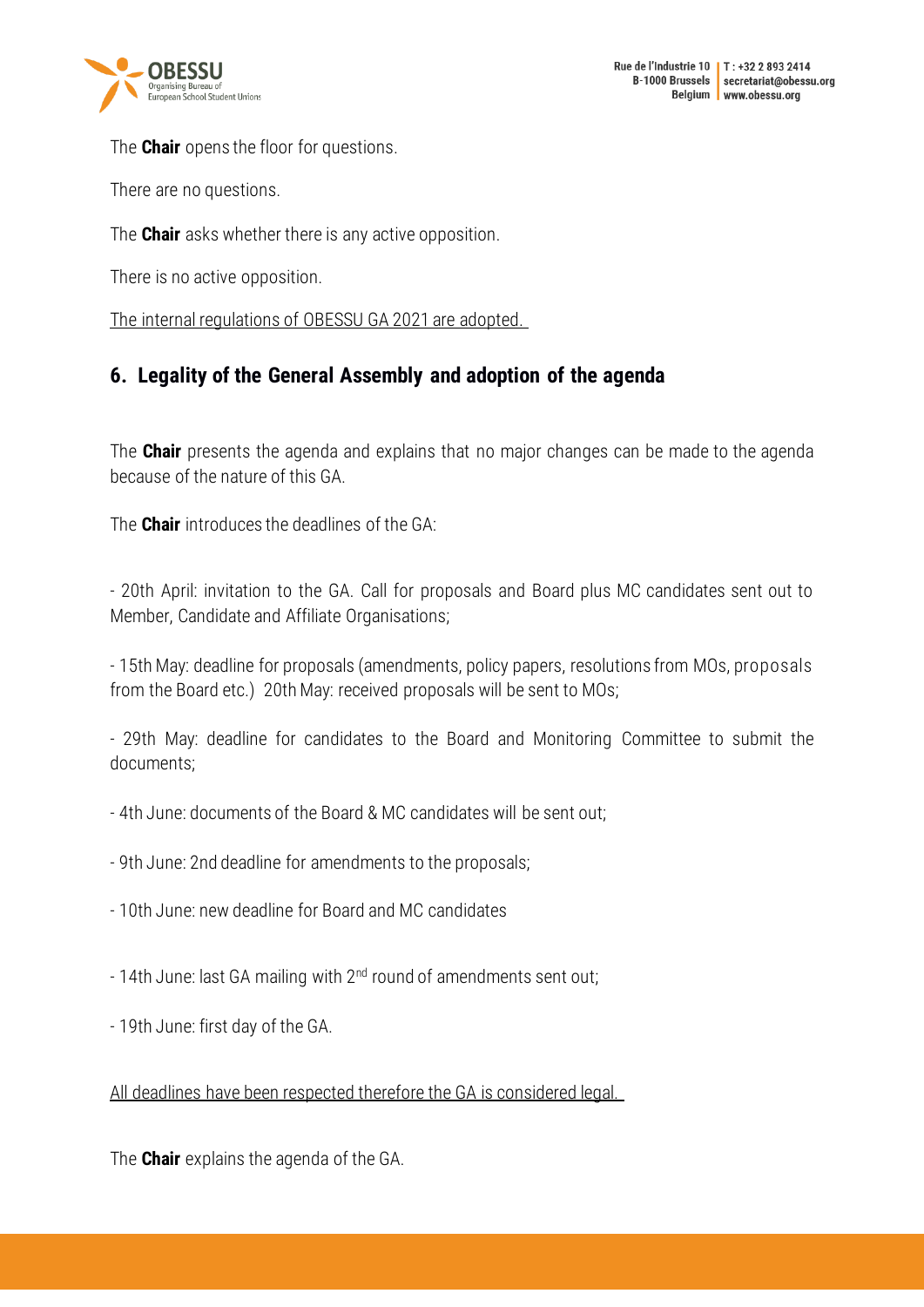

The **Chair** asks whether there is any active opposition to the agenda of the GA.

There is no active opposition.

#### <span id="page-5-0"></span>The agenda of the GA is adopted.

## **7. Voting on speaking rights of Affiliate Organisations and guests**

The **Chair** explains that Affiliate Organisations need to receive the right to speak from the Members because it is not automatic. The AOs present are **SVB** - Germany and **KYC** - Kosovo. The chair asks them to quickly present themselves and explain why they want the right to speak.

The Chair then proceeds to introduce guests to give them the right to speak.

- Miriam Weber, Member of the POT to present the PoT Report
- Giuseppe Lipari, Steering Committee @ Global Student Forum
- Sara Finnbogadottir, Advisory Council of Youth

(the above 3 people come for a small roundtable discussion on the impact of OBESSU in other organisations)

The vote to grant the right to speak to affiliates and guests is done through **active opposition**.

<span id="page-5-1"></span>There is no active opposition, so all the affiliates and the guests have the right to speak.

# **8. Voting Right for Member Organisations failing to pay the Annual Financial Contribution**

The Member Organisations failing to pay the Annual Financial Contribution are: **CSU** from Czech Republic, **UDS** from Italy and **UNSS** from Serbia.

1. The **Chair** gives the floor to each organisation to explain the situation and opens the floor for questions and comments.

**CSU** takes the floor and explains that the financial situation for CSU was not easy during the year and despite the efforts of the actual and previous international officers, unfortunately the accountancy of the year is not finalised yet, therefore they are not aware of the final audit. The counts should be closed by next week and the AFC paid, as communicated to the Secretary General.

**UNSS** takes the floor and explains that during the past year UNSS had financial problems as well. There was a complete change of people in the organisation and some documents got lost. Now the situation has been clarified and they will be able to pay the AFC.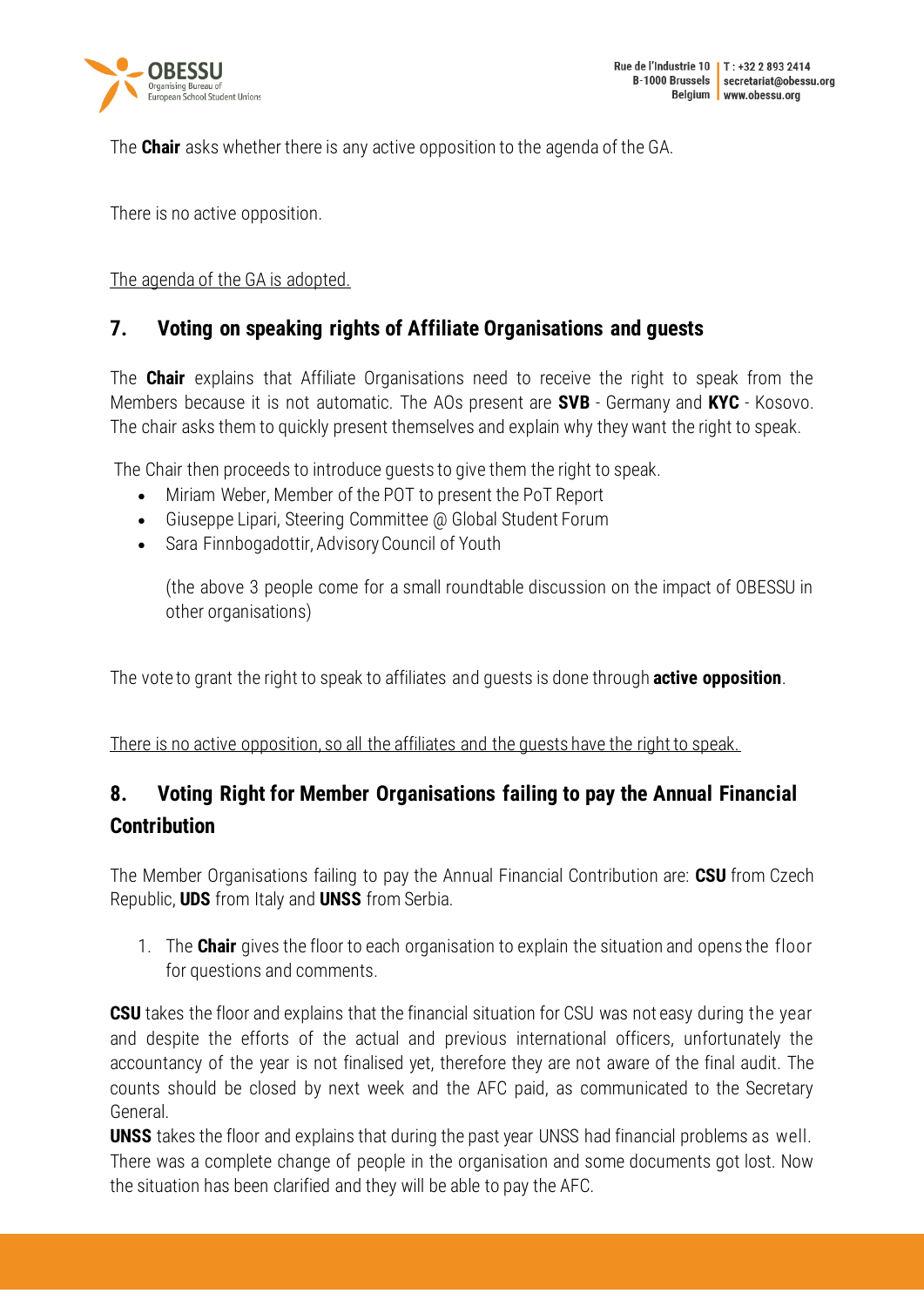

**UDS** is not present at the moment. The **Secretary General** has been in contact with them and explains that UDS has not sent the turnover declaration for 2021 because they had issues since they modified their balance sheet and they have not submitted it before the GA. This is all the information that the Secretariat has.

The **Chair** opens the floor for questions.

**UNEL** takes the floor and asks whether the Secretariat has any information on the reason why UDS is not present to the General Assembly or if they are going to come later on.

The **Secretary General** answers that they registered but she does not have any additional information on the reason for their absence. All organisations that are not in the GA have been contacted and hopefully they will join soon.

There are no more questions.

2. Before opening the election runner to grant the right to vote for organisations that failed to pay the AFC, a demo video is shown on how to use election runners.

3. Members failing to pay are put in a breakout room for the Members to discuss alone.

The **Chair** asks to launch another Roll Call since more Organisations joined.

Roll Call: AKS, ASUBIH, BSK, CANAE, CEF, CNE, CSU, DGS, DOS, EEO, ESCU Not present, FSS, ISSU(not present), KYC (not present), LH (not present), LMS, MAKOSZ, NSOA, OSKU, RSM, SAKKI, SIF (not present), SLL, SUS (not present), SVB (not present), TOS (not present), UDS (not present), UEM, UNEL, UNL (not present), UNSS, USO (not present).

There are 17 Organisations with voting rights present.

4. The **Chair** opens the voting procedure with the Election runner. All Official Delegates should receive a link to vote in a few seconds.

The **Ballot Committee** is invited to join the Breakout Room with the SG. The **BC** announces the results: the quorum was 9 and all the votes passed. Every organisation has been granted the right to speak.

# <span id="page-6-0"></span>**9. Presentation of the report of the COMEM 2020**

The **Chair** introduces **Martin** from CSU to give a brief presentation from the COMEM.

The COMEM took place in December last year: 26 Organisations participated and among them 21 had the voting right. The Membership voted upon 5 amendments to the Political Platform, 1 Internal Regulations of the GA, 2 on Policy Papers and 1 to the Development Strategy. 5 reports have been presented: Board, Mc, Secretariat, PoT and Projects reports. We have approved 3 documents: the Implementation plan 2021, the Policy Paper on minority rights and the Policy Paper on quality of teaching. We had discussions on the Covid19 Research and how to keep up with OBESSI. We had 3 discussion corners proposed by MOs on how to keep in touch with other MOs, about decolonising education and period poverty.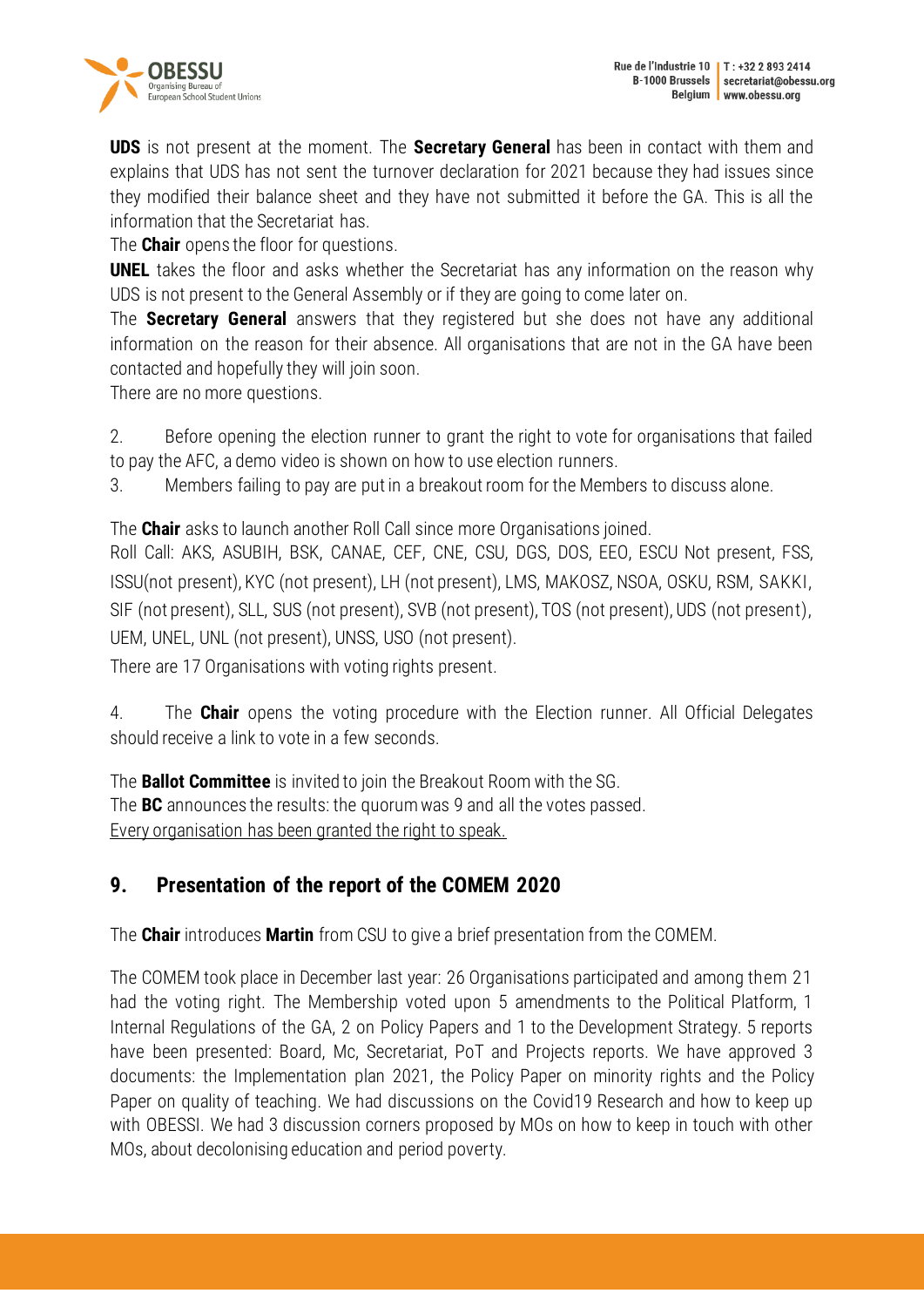

The **Chair** opens the floor for questions. There are no questions from the Membership.

## <span id="page-7-0"></span>**10. Adoption of minutes from the COMEM 2020**

The **Chair** invites people to approve the minutes from the COMEM by means of active opposition.

**The Chair** opens the floor for questions and answers. There are no questions.

The **Chair** proceeds asking if there is any active opposition.

<span id="page-7-1"></span>The COMEM minutes are adopted.

## **11. Election of the Rapporteur of the GA**

The **Chair** asks if there is any volunteer for the position of the Rapporteur of the GA during the Council of Members that will be held in November. The task of the rapporteur consists in giving a summary of the main points discussed and outcomes of the GA.

There are no volunteers for the position. The SG points out that the rapporteur will be supported by the Secretariat. Afterwards, **Rares** from **CNE** volunteers to be the next rapporteur.

Vote by means of active opposition.

There is no active opposition, therefore **Rares** will be the rapporteur during COMEM in November 2021.

### <span id="page-7-2"></span>**12. Board report**

The **Chair** gives the floor to **Adrian** from the Board for the presentation of the Board Report.

The mandate of the Board lasted 10 months, from August 2020 until June 2021. The main priorities were:

-To influence change in Europe and the world

-OBESSU to be owned by well-functioning school student unions

-OBESSU is considered a relevant representative stakeholders

-OBESSU has a strong and stable organisation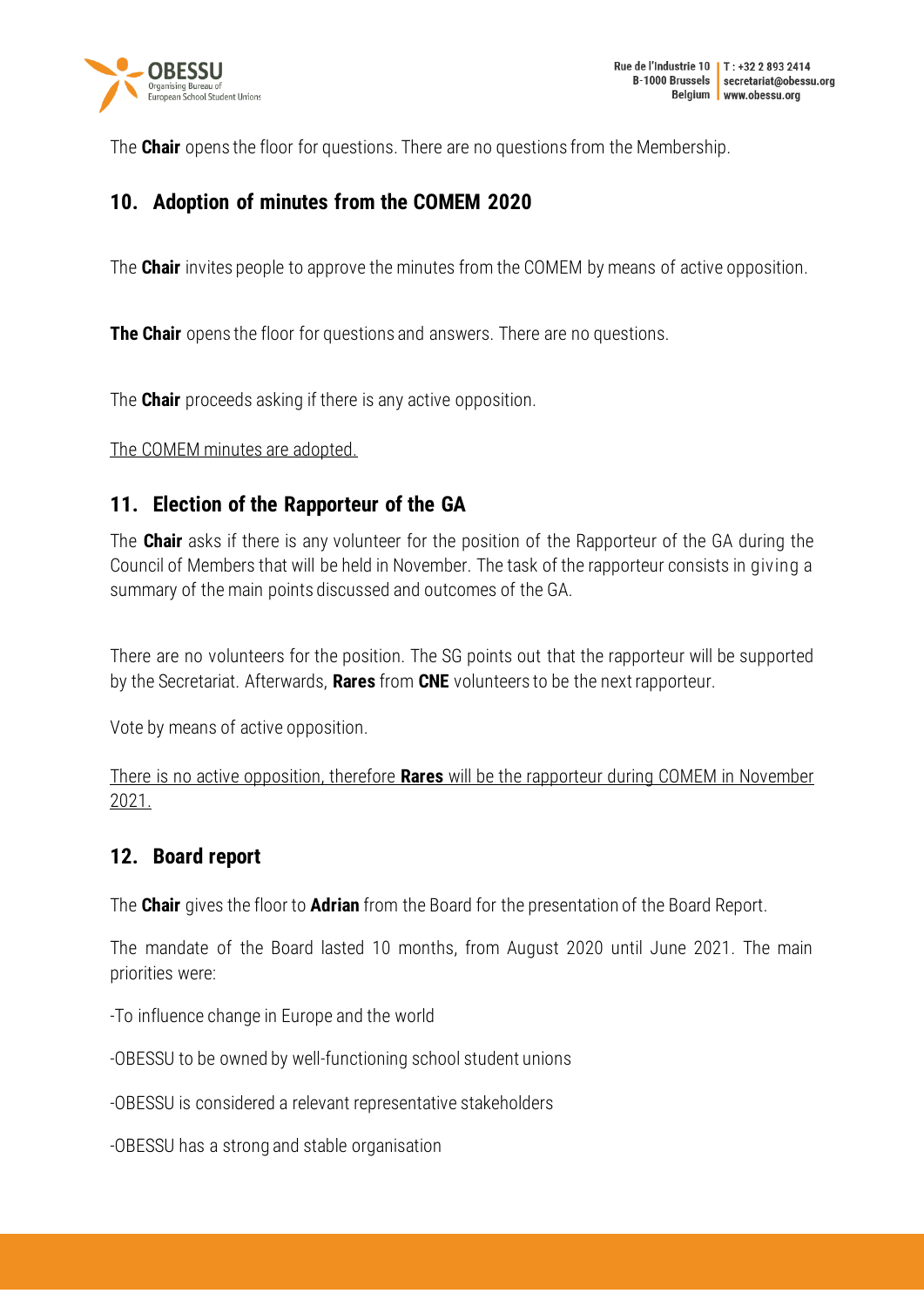

**Alexandra** from the Board takes the floor to present the Global Cooperation actions carried out by OBESSU, to present the actions taken to engage and support MOs and the outcomes of the research on Covid-19.

**Lucija** from the Board takes the floor to present the advocacy actions and statements of OBESSU and the external representation carried out by the Board (49 events in total).

**Bicca** from the Board takes the floor to present the overall work of the Board and explains the reason why Nadine (Board Member) is not present today at the GA.

The **Chair** opens the floor for questions and answers and reminds the delegates that they must ask for the floor by raising their hands.

**UNEL** takes the floor to ask how the Board dealt with the pandemic and how it was to work online.

**Alexandra** from the Board answers that all her mandate was online and at the beginning it was challenging, but also an interesting experience and it gave the Board Members more possibilities to attend events that otherwise would have not been possible to attend in person.

**Lucija** from the Board takes the floor to say that the only thing she regrets is not being able to meet Nadine and Alexandra in person, since their mandates were online. Online communication has helped a lot to keep always in touch.

**ISSU** takes the floor and asks where the Board oversees OBESSU in the future.

**Adrian** from the Board answers that after the pandemic they would like to have physical events, to intensify the advocacy efforts to meet politicians and stakeholders in person and to be able to meet the rest of the Board and OBESSU bodies in person.

**Bicca** from the Board takes the floor to say that despite the pandemic, OBESSU kept growing and points out that it is not only up to the Board but to the Membership to contribute to the directi on of OBESSU.

The **Chair** closes the question line and thanks the Board for their work. The Membership shows its appreciation for the work of the Board.

### <span id="page-8-0"></span>**13. Parallel discussion corners: CoFoE and Covid -19 advocacy**

The **Chair** gives the floor to **Adrian** from the Board to introduce the discussion corners. The delegates can decide which discussion corners they would like to attend, by clicking on their preferred breakout room.

There are 2 parallel discussions on:

• Conference on the Future of Europe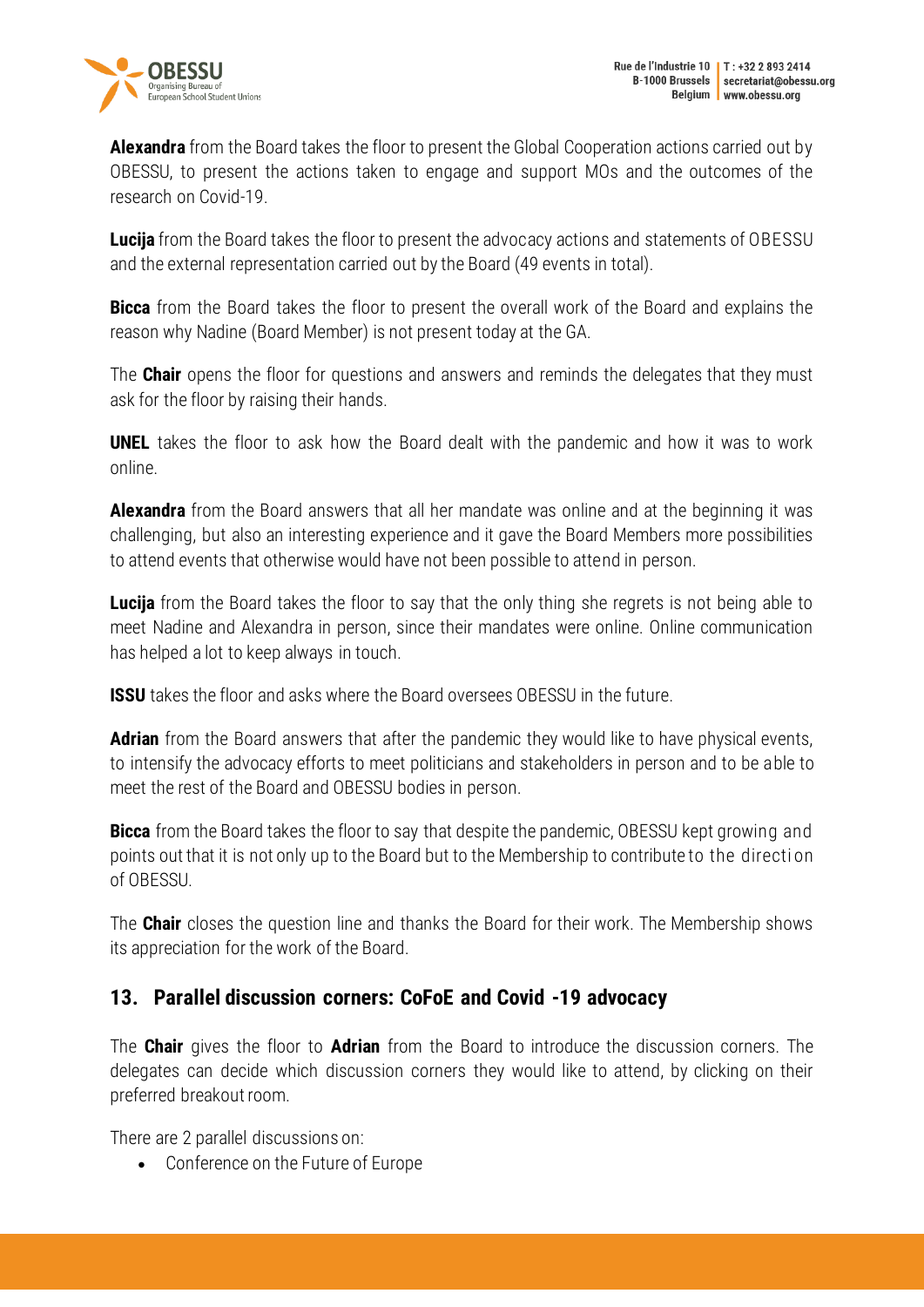

• Covid-19 advocacy

### <span id="page-9-0"></span>**14. Report of the Monitoring Committee**

**Edvardas** and **Milda** from the **Monitoring Committee** introduce themselves.

**The Chair** gives the floor to the Monitoring Committee for the presentation of the MC Report.

The **MC** has been monitoring the Advocacy, External Communication, Membership engagement within OBESSU. The MC also monitored the well-being of the different OBESSU Bodies and of the finances of the Organisation.

After the presentation, the MC clarifies that the report contains some inaccuracies, e.g. the Board Members have never taken on Secretariat and administrative tasks, the name of the current Working Group ( Education Funding and Reforms).

The **Chair** opens the floor for questions and answers and the Board is invited to leave and join in a breakout room.

<span id="page-9-1"></span>There are no questions from the Membership. The Chair thanks the MC for their work.

### **15. Report of the WG on Education Funding and Reforms**

The **Chair** gives the floor to **Bicca and Petr** from the Working Group on Education Funding and Reforms to present the work of the year.

**Petr** from **CSU** proceeds by giving a short presentation of the goals of the WG:

- Toolkit for MOs for advocacy and reach out to stakeholders
- Overview of the latest reforms on education in MOs countries
- Organise the 17th November Campaign.

The WG is already working on collecting the reforms related to education The **Chair** opens the floor for questions and answers.

**SAKKI** asks for more information on the methods that the WG is using to collect information on educational reforms, if they ask Members or find the information by themselves. **Petr** answers that to map the reforms it depends on the countries taken into account, but mostly they get informed through press conferences and communication on the national websites.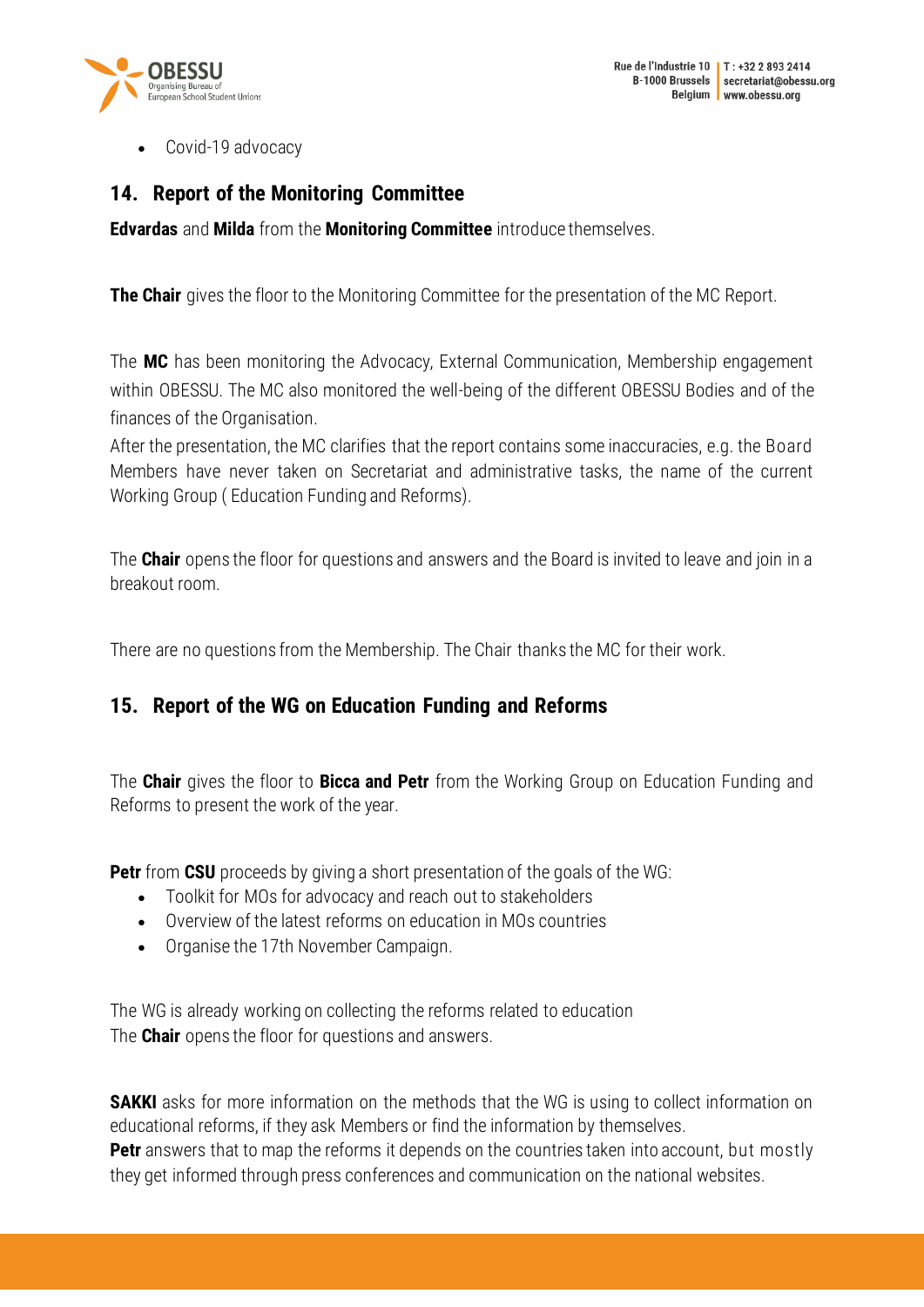

<span id="page-10-0"></span>There are no more questions from the Membership.

### **16. Vote on received Membership applications**

Roll Call: AKS, ASUBIH, BSK, CANAE (not present), CEF, CNE, CSU ( the extra delegate is present and will vote), DGS, DOS, EEO, ESCU (not present), FSS, ISSU, KYC, LH (not present), LMS, MAKOSZ, NSoA, OSKU, RSM, SAKKI, SIF (not present), SLL, SUS (not present), SVB (not present), TOS (Not present), UDS (not present), UEM (Not present), UNEL, UNL (Not present), UNSS, USO (Not present).

There are 18 Organisations with voting rights present.

The **Chair** explains that there are 2 Organisations that submit the application to become full Members of OBESSU: **BSK** from Germany and **OSKU** from Finland.

**OSKU** became a candidate in December 2019, while **BSK** in July 2020. They both qualify for Membership.

The **Chair** gives the floor to BSK and OSKU to quickly present the Organisations and opens the floor for Q&A.

**BSK** presents their candidacy to the Membership: their primary objective is to deal with educational policy on a national level and they try to represent students with the policy makers and with the public. They represent 13 out of 16 of the students' councils in Germany. BSK wants to become a full Member of OBESSU because the international work is becoming more significant within the Organisation and they want to develop in that area. The organisation also organised other different conferences during the yearL plenary and constitutional conferences where they work on educational policies and cooperations. They appear very often in German media, especially during the pandemic. They have been following all the policies that the government made regarding education and Covid-19.

**OSKU** presents their candidacy to the Membership: they explain that they see the growing importance of European cooperation. OBESSU can help with the promotion of interest of VET in European policies and updates. One of the main work areas of OSKU in the last 3 years is the development of international work. OSKU has been a Candidate Organisation for more than one year and they have been participating in OBESSU's activities, so now they want to be more involved in the development of VET within OBESSU.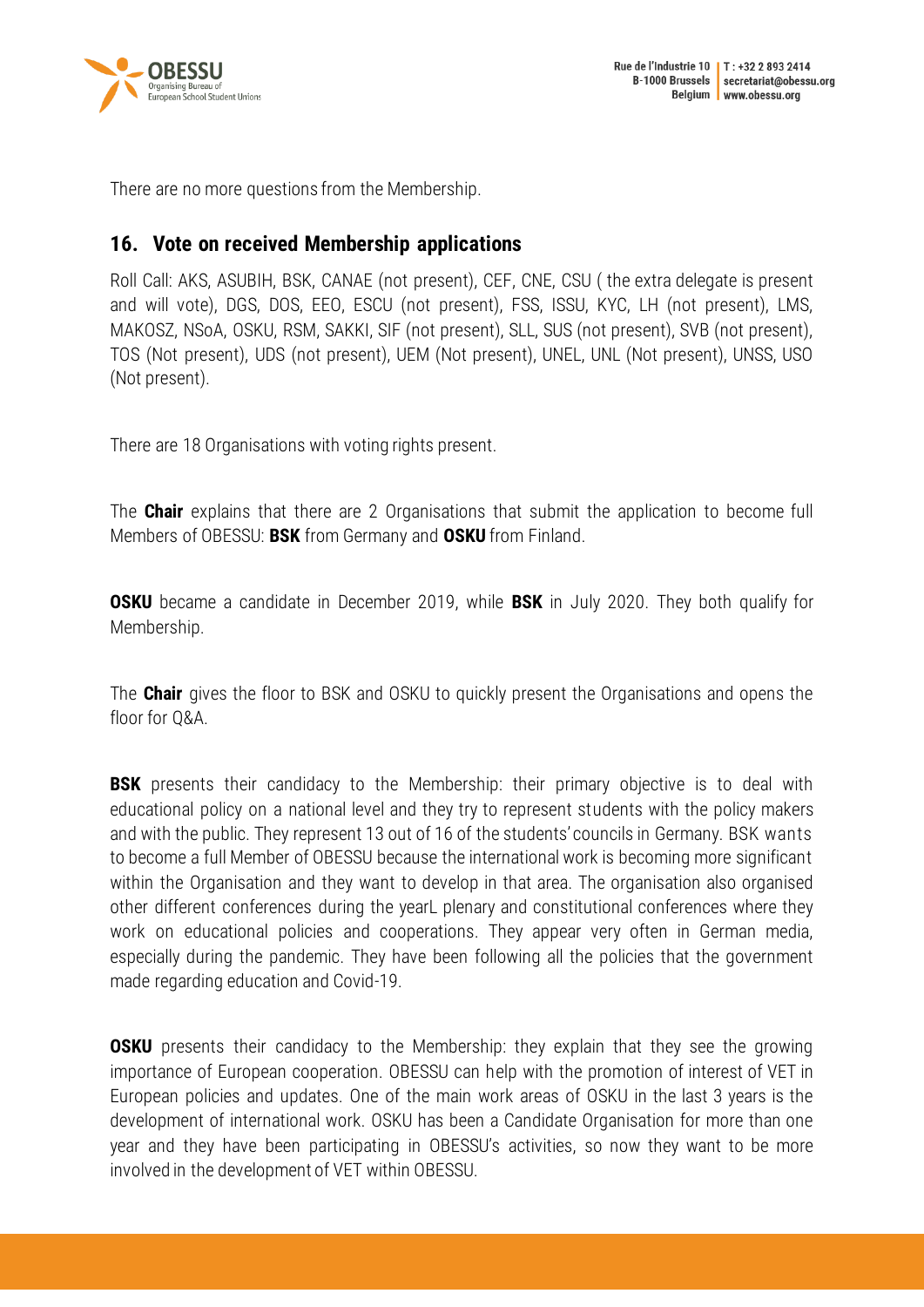

The **Chair** opens the floor for questions. The Membership must raise their hands.

**CNE** raises a question for both BSK and OSKU on how the Organisations manage their finances and if OBESSU contributed to them.

**BSK** replies to the question saying that the financial situation of BSK is not ideal. They do not have a stable budget and finances but they receive finances for each event. They apply for money whenever there is a need. They want to change and have something more stable.

**OSKU** replies to the question saying that the Secretary General of the organisation manages their finances. Membership fees and national grants are part of their finances.

**CNE** raises a second question for both BSK and OSKU on how the Board Members of the Organisations are elected, whether they are elected by their Members or nominated by teachers.

**RSM** asks both BSK and OSKU which recruitment methods they have to attract new members and if they have different bodies that cooperate together.

**BSK** answers the first question saying that the Board is elected by the plenaries which are composed of delegates from the State Students Council ( up to 3 delegates)and have one vote each. BSK proceeds answering the second question specifying that the members cannot just join the Organisations, but they need to be Members of the Student Council first part of the Federal Board then, in order to be able to apply for Membership.

**OSKU** answers the first question saying that the General Assembly elects the Board and only VET students can be elected to the Board. The second question: only VET students can be Members of OSKU.

**CSU** asks a question to both BSK and OSKU regarding the structure of the organisations, the elected and unelected bodies and how they ensure the functioning of those bodies.

**CNE** asks both BSK and OSKU whether there is a training process for the new members.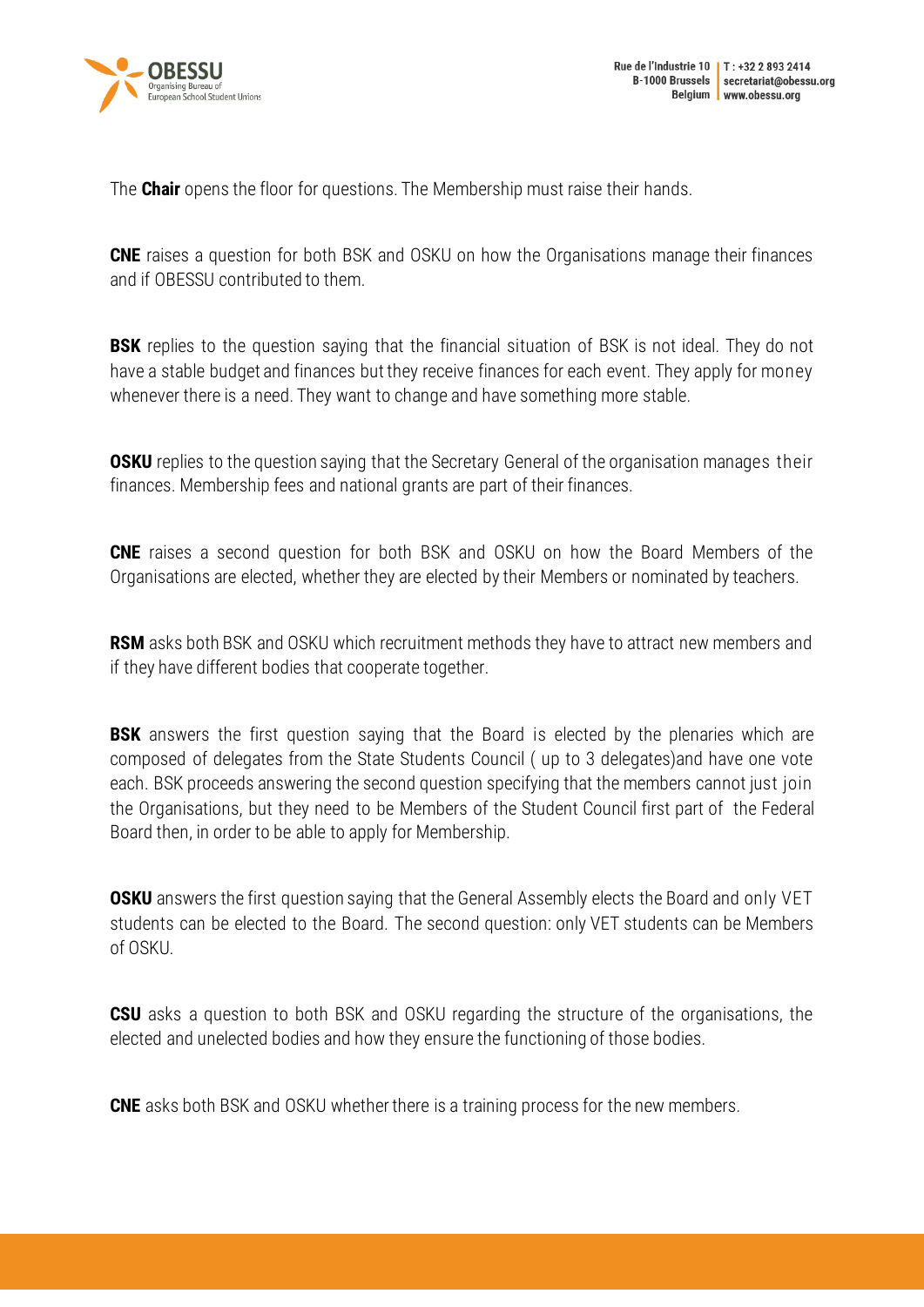



**BSK** answers that the main decision making body is the Plenary where State Student Councils are present and then there is a Federal Secretariat that manages the events and conferences. There are different coordinators inside the Secretariat, for example there is the financial responsible, the media responsible and so on. BSK replies to the second question clarifying that all the people part of BSK have a background on student representation, therefore there is no need for a specific training process.

**OSKU** replies that the General Assembly is the highest decision making body. There are working groups. OSKU answers the second question saying that there is a training every summer where students can be trained on the organisation and on VET matters.

The **Chair** suggests closing the speaking list. There is only one question left from CNE. There is no active opposition to closing the speaking list, therefore the question from CNE is the last one.

**CNE** asks what is the relationship with their governments and with their ministries.

**BSK** explains that they are not linked to any national structure and they are an independent organisation, but they have good contacts with ministers and politicians because they represent students and try to make them cooperate. Each State Students Council is connected to their State ministry of education, so there is not a national connection with the ministers.

**OSKU** is part of many ministries' working groups and they have very good cooperation but they are independent.

**BSK** and **OSKU** are not asked to leave the room, since there is no such request from the Membership.

The **Chair** asks Alexandra from the Board to present the Board perspective.

**Alexandra** explains that both organisations are qualified and they support their applications.

The Membership must vote on the admission of BSK and OSKU and a ⅔ majority is needed. The quorum to be reached is 12 votes.

**The Chair** opens the vote through the election runner. The Chair invites the Ballot Committee to leave the room to proceed with the scrutiny.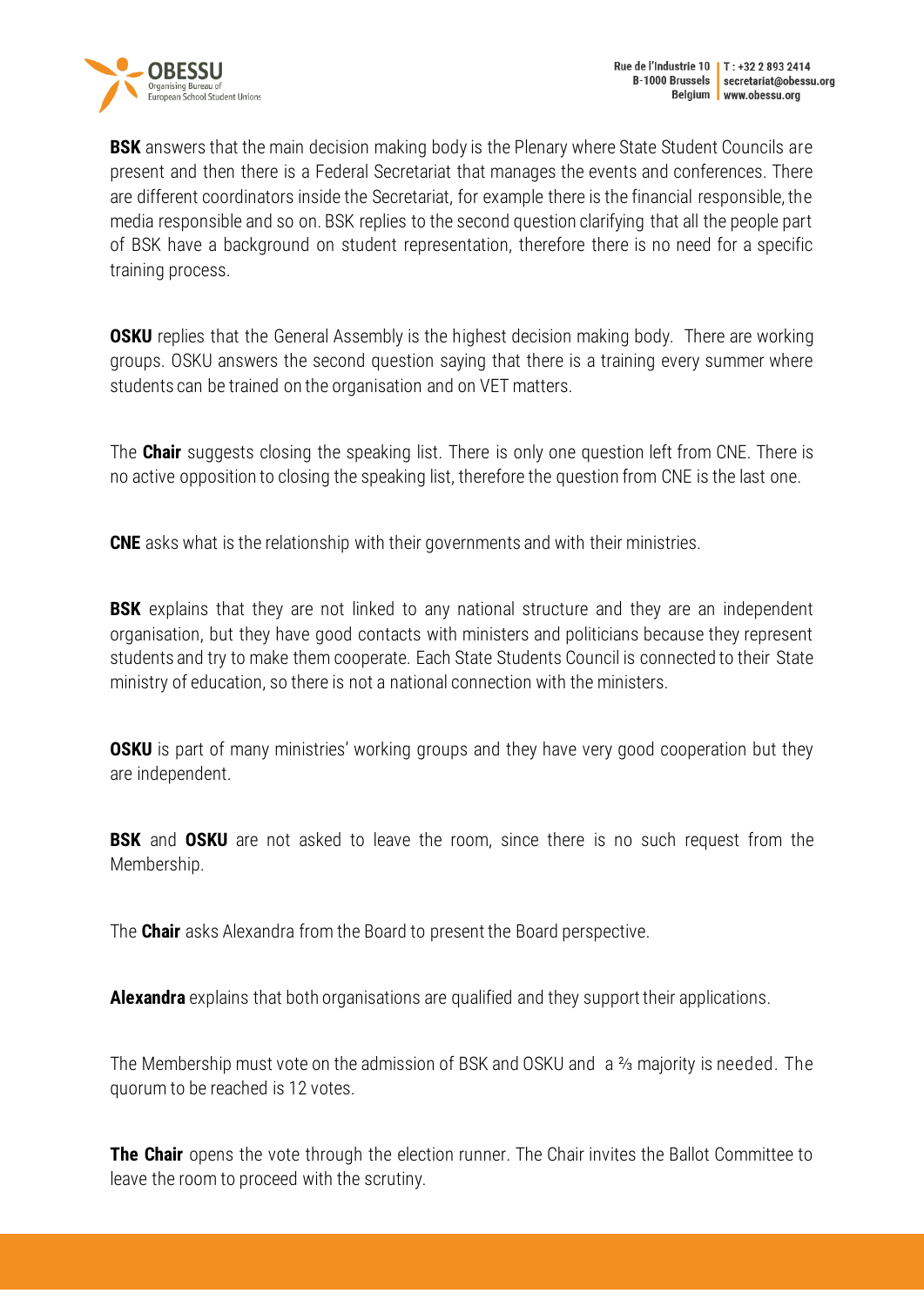

**BSK** and **OSKU** are both accepted as full Members of OBESSU. The Organisations with voting rights are now 20.

The call for Monitoring Committee is still open until 15.59 CEST

### <span id="page-13-0"></span>**17. Roll call and quorum recall**

Roll Call: AKS, ASUBIH, BSK, CANAE, CEF, CNE, CSU, DGS, DOS, EEO, ESCU (not present), FSS, ISSU, KYC, LH (not present), LMS, MAKOSZ, NSoA, OSKU, RSM, SAKKI, SIF (not present), SLL, SUS (not present), SVB, TOS (not present), UDS (not present), UEM (not present), UNEL, UNL (not present), UNSS, USO (not present).

There 24 Organisations present.

### <span id="page-13-1"></span>**18. Report from the Secretary General**

The **Chair** gives the word to the Secretary General.

The Secretariat is the operational body of OBESSU. In the Secretariat we make all the decisions taken by OBESSU Statutory Bodies become a reality.

The Secretariat is composed of paid staff, volunteers and interns and works on projects, logistics, advocacy, fundraising and communications – among others

Projects: Writing, reporting, management. ECMA, #Ecofigthers, Citized, Stronger, E@H, Generation D-Liberation and more are coming soon.

- Membership: Involvement, support, development and learning!
- Policy: Support, development and briefings
- Finances: to make sure the organisation is safe and sound and can live long
- Support: to Board, MC, PoT and Working Groups

The OBESSU Secretariat grew a lot in the last year.

Main achievements of the year: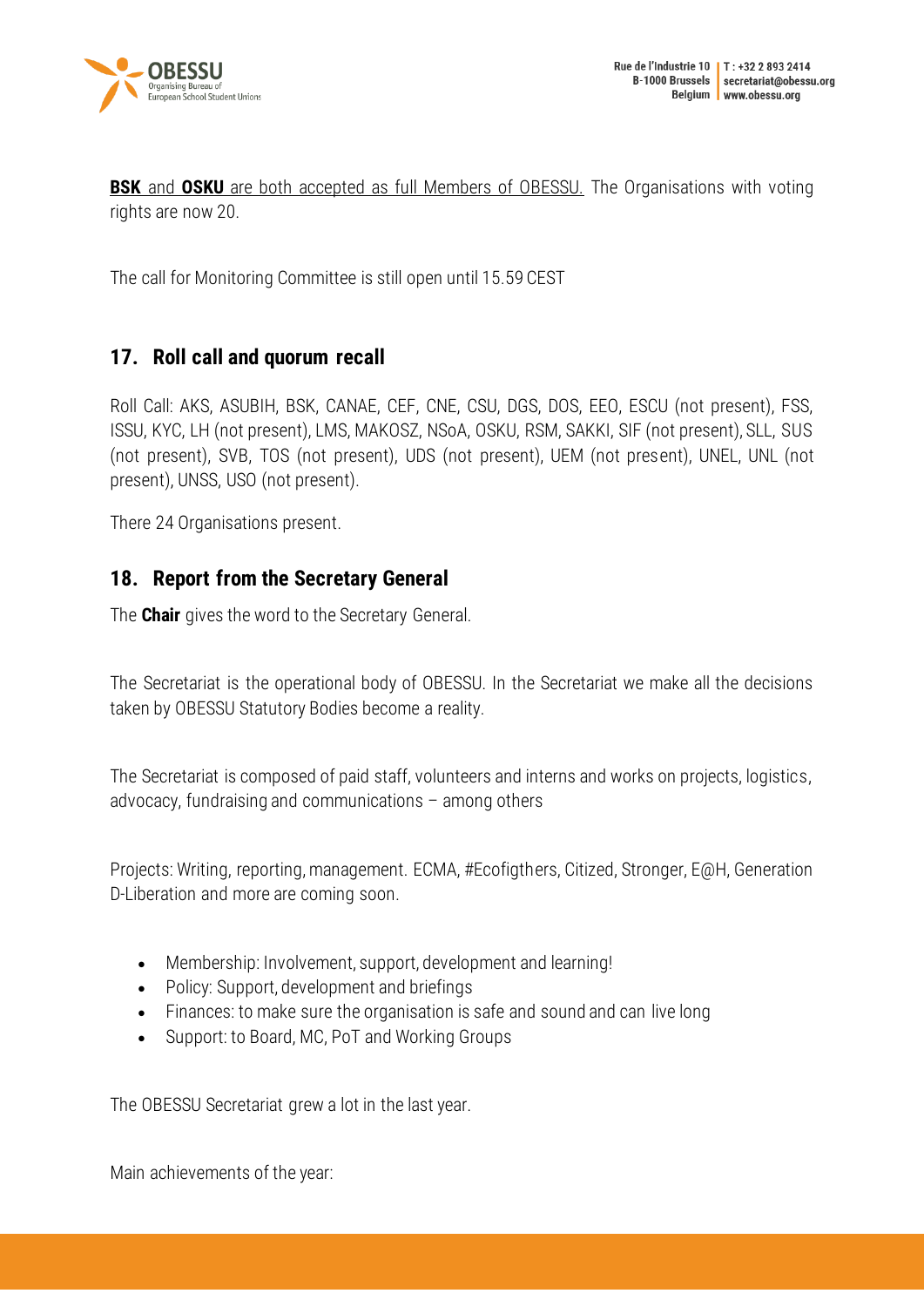



- Covid-19 research with 1000+ responses, policy recommendations coming soon and dissemination starting already
- Membership survey: first Membership survey in a while; insight will help future engagement and membership strategy undergoing
- Lots of new project applications: Erasmus+ KA2 applications +5; Horizon 2020 +2

Stronger strategic focus. We are currently developing:

- 1. Advocacy Strategy: A strategy to refocus OBESSU's advocacy efforts and define the priority areas
- 2. Membership strategy: A strategy to support current membership development and mutual support and to involve new members
- 3. Communication Strategy: The Communication Strategy aims at monitoring and planning the external and internal communication to adapt according to the new trends
- 4. Strategic goals: These are goals in which we evaluate the work of the Secretariat.

#### Strategy, Management and Finances – Main achievements and challenges

Achievements

- Staff reviews show employees' satisfaction and very good work environment
- HR processes are more standardised
- Board-Staff coordination enhanced through monthly coordination meetings
- Internal fundraising taskforce to start soon!
- New contacts with potential members in Latvia, Malta, North Macedonia and Northern Ireland
- Stronger to start again during summer!

**Challenges** 

- HR becomes more and more demanding as Staff grows
- Financial situation for 2022 is still not clear, although first projection is positive
- Need to strengthen internal core revenues (e.g., Annual Financial Contribution)
- Big handover to carry out with the new Board
- Behind on carrying out consultation on the role of the Board and SG

#### Projects and Programmes – Main achievements and challenges

#### Achievements

- Diverse partnerships in projects and positive feedback from current partners
- Projects are very much in line with OBESSU Strategic docs and planning
- Scheduled training on a standardized project and financial management
- Very good response to the Covid-19 crisis in terms of project management and adaptation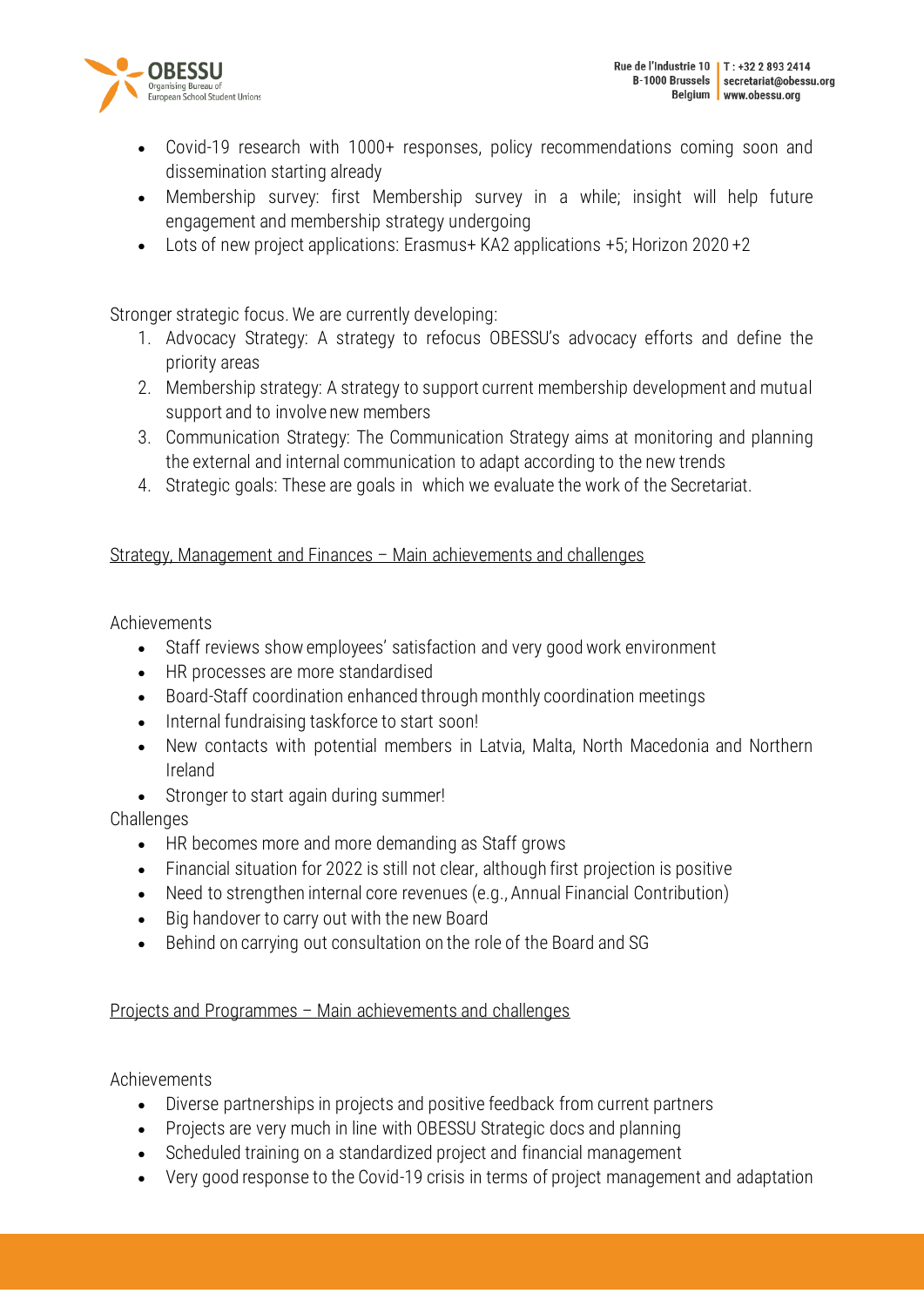

• Working on a simplified and unified reporting for all regranting (e.g., #EcoFighters and SSSU)

**Challenges** 

- Membership involvement in projects could be developed opportunities for fundraising
- Need to balance number of projects with amount of financing
- Working Groups are not necessarily functioning and their best lack of continuous engagement
- Projects team and workload growing means that clear responsibilities need to be set in the Secretariat

Policy and Communications – Main achievements and challenges

Achievements

- Policy team improved expertise in certain areas (e.g., digital policies, environmental education) thanks to projects and Covid19 research
- Research including the perspective of school students helps with needs-based policy making
- More mainstreamed policy work within projects
- More proactivity on social media and new channels (e.g., TikTok)
- Increased visibility on social media

**Challenges** 

- Membership feedback (e.g., Policy MOOC, Recovery and Resilience Facility, Policy briefings)
- Need for further policy staff
- In the future, we should try to be more proactive and less reactive when it comes to advocacy
- Website content is not a lot
- Need to improve presence on twitter

The **Chair** Opens the floor for questions.

**CNE** asks whether the Secretariat plans to have some people working from home full time since they adapted so well during the pandemic.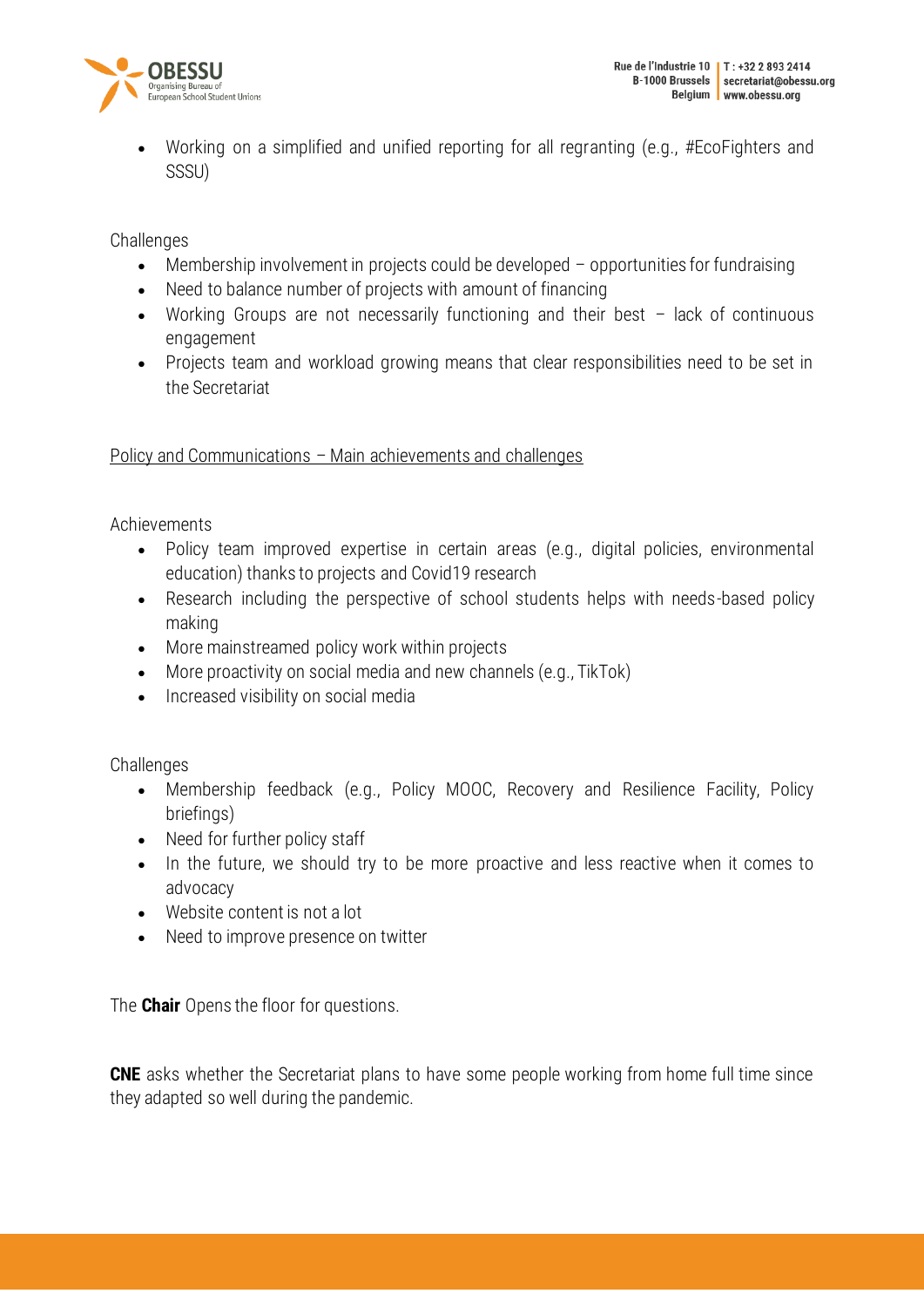

The **Secretary General** answers that we are starting to go back to the office once per week as teleworking is not compulsory anymore in Belgium. The Secretariat is not planning full remote work experiences but we will adapt to a more flexible schedule. OBESSU will be more open than in the past when it comes to full remote work, but there has not been a strategic discussion on it yet.

**UNEL** asks what was the most difficult challenge the Secretariat had to face this year.

**CNE** asks whether there was an evaluation behind the data on employee happiness and who did it.

The **Secretary General** answers that everyone faced different challenges in their work, but that the biggest challenge was to continue to work remotely and to start getting a bit disconnected; building the team was not easy, some people left and some people came in but the Secretariat survived it very well. Regarding the question by CNE, the Secretariat does staff evaluations twice a year staff evaluations where each person does a self evaluation with their own learning goals evaluated with their manager and the SG, and then there's a meeting with one board member and the SG in July and December. Once per year the Secretariat does a 360 evaluation that takes place internally. The MC does their own evaluation of employee happiness.

**CNE** asks whether OBESSU is thinking of expanding the research and policy team, as a lot of systemic changes are going on in terms of educational policy.

The **Secretary General** answers that OBESSU is in the process of recruiting another intern to work on policy and research, and that there is a will to expand the policy and research team, although it is challenging to fundraise for positions like this. The Secretariat would like to pick up again on the Staff Cooperation Corner, as the team cannot follow all the national legislation, so they want to work on policy with MOs but for this the Secretariat needs MOs to be more proactive, and initiatives will be taken to know what are the priorities.

# <span id="page-16-0"></span>**19. Presentation and vote on the 2020 Financial Report and the 2021 Forecast budget**

The **Chair** gives the floor to Giuseppina to present the 2020 Financial Report and the 2021 forecast budget.

The **Secretary General** presents the Financial report and the 2021 forecast budget.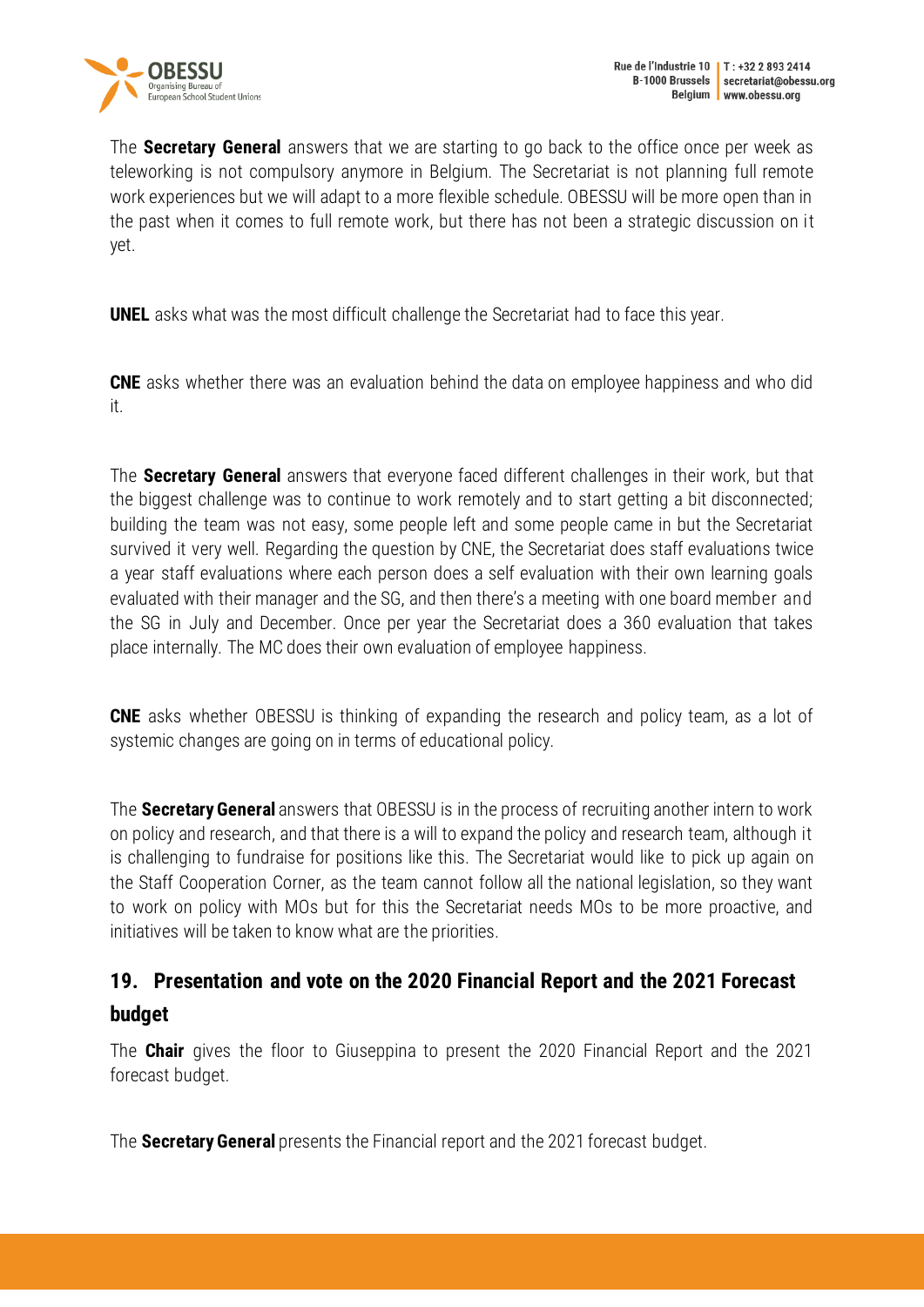



2020:

- $\bullet\quad$   $\in$  40,756 reserves account. It is a good level but it is not ideal.
- 691,553 Total assets / liabilities
- 14 Sources of funding
- 250,000 Staff expenditure

#### 2021:

- +20% Overall expenses
- 5% Of total budget is Membership Fees
- 16 Sources of funding
- Increase in number of projects

The **Secretary General** states that there is nothing unusual compared to other years. There is an aim of increasing staff salaries. It is projected that 2021 will close in a loss but it is because we are waiting for the results of many project applications that will allow OBESSU not to close the year on a loss, including the next Stronger School Student Unions.

The **Chair** opens the floor for questions. Voting will happen later in the Agenda, together with the vote of trust of the Secretary General, in order to have only one more election runner vote.

The **Chair** explains that the financial report needs to be approved by the GA but not the budget.

**SAKKI** asks what would be the goal for staff costs in %.

**ISSU** is interested in knowing about the possibility of the Board becoming a full time position and whether this is something OBESSU would consider exploring.

The **SG** answers that it is not the %, but the amount. If OBESSU was to keep 10 employees, the expense should be up to 350 000 eur per year, possibly with new employees and better salaries, as a long term vision, not something OBESSU can do in one or two years. The SG is working on salary transparency among the staff and on increasing staff salaries. In %, now it is just a bit below half the budget and it should be a bit higher than half the budget in the SG's vision.

The **SG** answers that the question on the Board becoming a full term position is a leadership discussion, so a decision that the membership should take. On day 2 of the GA there will be a discussion about Membership and Board so this can be discussed. If the Board was to become full time, they should have regular salaries and come to the office which would require quite some adjustments. This should be a long term strategy.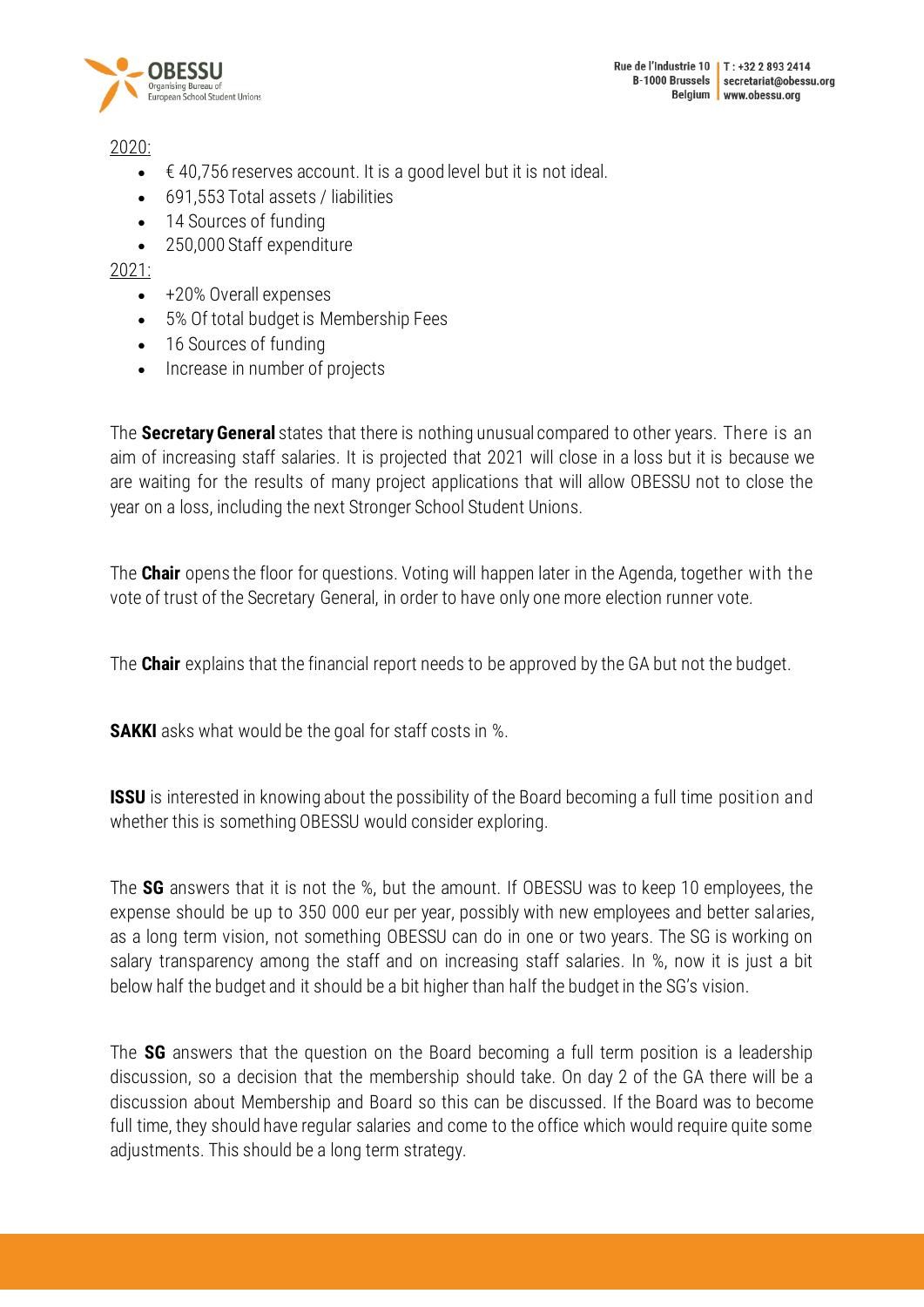

# <span id="page-18-0"></span>**20. Parallel discussion corners: Advocacy Strategy/ Code of Conduct**

The **Chair** gives the floor to Lucija from the Board to introduce discussion corners very quickly. **Lucija** from the Board explains that the current Advocacy Strategy is expiring, so the Board wants to get the input of the Membership in creating the new one. Regarding the Code of Conduct, it is very important for OBESSU to create a safe space for everyone.

Group 1: Advocacy Strategy (Lucija)

• Priorities: digital education with a focus on mental health, environment, school student participation, infrastructure.

Group 2: Advocacy Strategy (Adrian)

• Priorities: mental health, funding, inequalities, school students participation, early school leaving.

Group 3: Code of Conduct (Bicca)

- The Code of Conduct principles should be embedded in all OBESSU activities
- There should be a range of different measures other than expelling, although they depend on the situations and some require an immediate expulsion from the event.

Group 4: Code of Conduct (Alexandra)

- Some MOs have similar documents.
- MOs should be involved in finding solutions when a breach happens.

### <span id="page-18-1"></span>**21. Vote of trust to the Secretary General**

The **Chair** explains that given that the current SG is finishing her 2 years mandate, her vote of trust needs to be renewed.

The **Chair** explains first delegates will have the chance to ask questions to Giuseppina and then she will leave the room and delegates will be able to ask questions to the Board and the Secretariat.

The **Chair** gives the floor to Bicca from the Board to explain their decision to renew the contract and the Board's opinion on renewing the vote of trust.

**Bicca** explains that some time ago a letter on behalf of the Board was sent to MOs explaining their reasoning behind this decision. Everyone is happy with Giuseppina, she has put heart and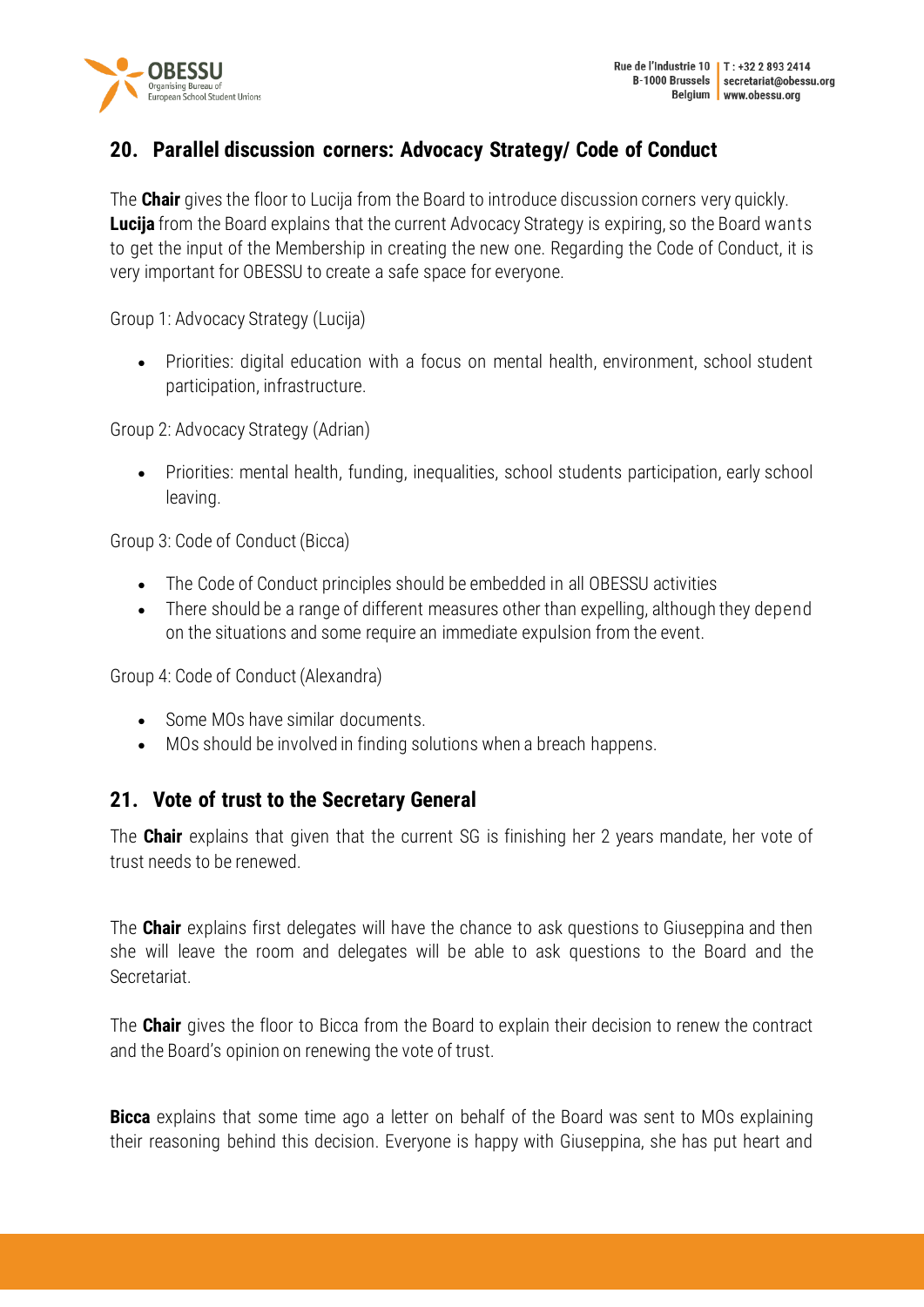

soul in managing the organisation, that's why the Board wants to renew her contract and would like MOs to also do so.

The **Chair** gives the floor to Giuseppina.

**Giuseppina** explains she has been active in OBESSU for a very long time, she has been in this position for 3 years, it started as a 6 months maternity cover and it ended up becoming her job afterwards. In the last 3 years she has learnt a lot, OBESSU gave her the space to learn and develop, she wants to continue working with the Members and develop the organisation strategically. She also does not work to leave her colleagues. She hopes MOs see that she really believes in the organisation and has lots of passion for what she does.

The **Chair** opens the floor for questions.

There are no questions.

The **Chair** invites the SG to leave the meeting room and opens the floor for questions directed to the Board or the Staff.

**CNE** would like to hear some impressions from the staff members that are present in the room.

**Eleonora** from the Secretariat answers that some periods have been very complicated and also adapting to working online was hard, but Giuseppina contributed a lot to create a nice environment where everyone can give their best. She recommends staff to have a nice work-life balance and not to overwork, to have good working conditions, which is something that does not always happen in work environments.

**María** from the Secretariat confirms what Eleonora said.

**ISSU** asks how the Board sees working with the Secretary General.

**Bicca** from the Board answers that the Board enjoys working with Giuseppina a lot. It is true there have been some communication issues, trying to find out the best way to communicate between Staff and Board, and Giuseppina was a good link to lead the conversation and cooperation among Staff and Board, finding solutions.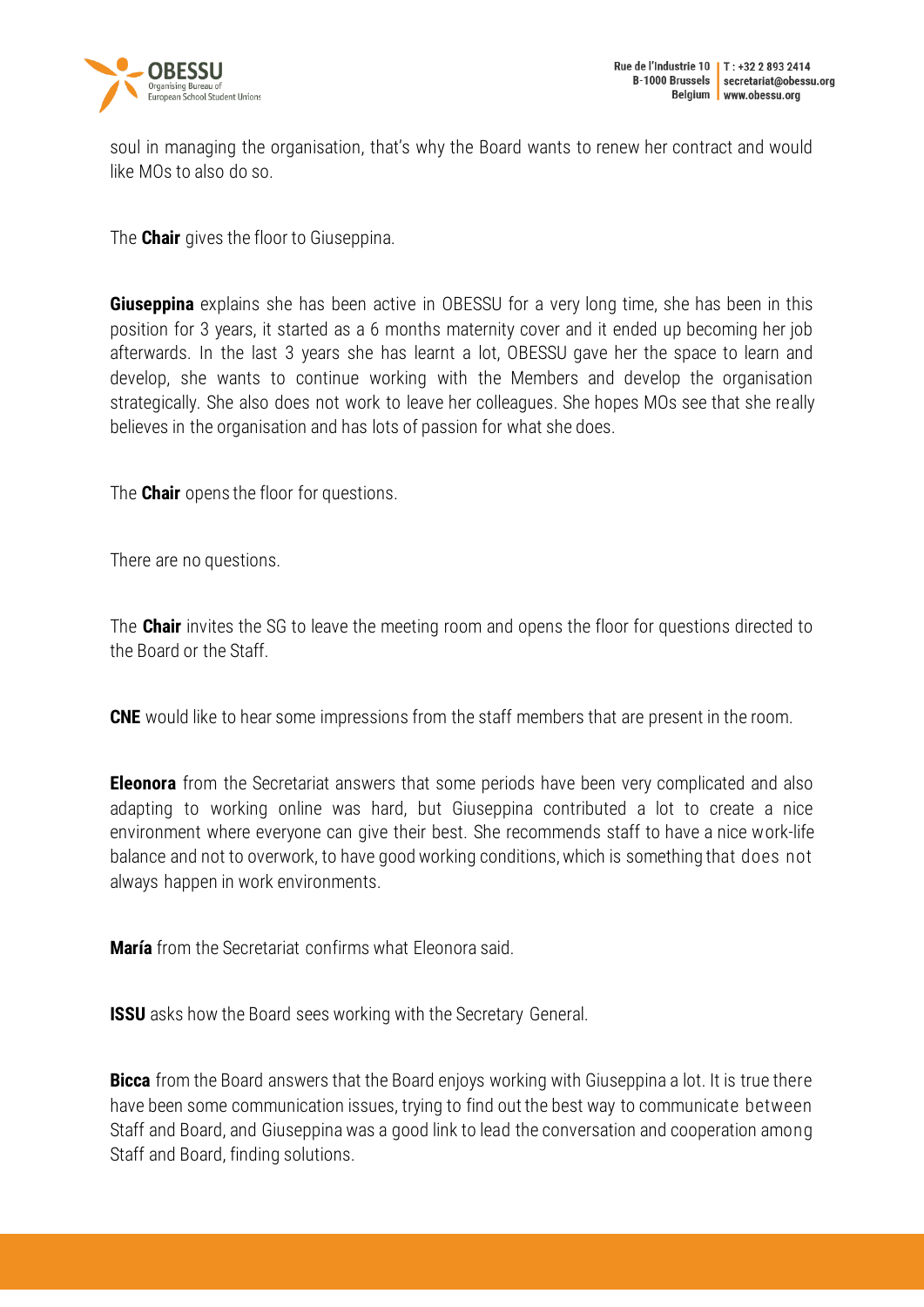

**Alexandra** from the Board says that if she is ever in a leadership position, she wants to have those competences that Giuseppina has, because she's a very good role model, she really empowers people and she's also a personal advisor for many of them. She also agrees with what Bicca said.

**Lucija** from the Board says that a very big advantage of Giuseppina as Secretary General is that she used to be in the Board of OBESSU so she understands the Board's perspective.

**Adrian** from the Board says he agrees, if there were another person, that person would not have done as much as Giuseppina did. He thinks the organisation grew a lot with her help, and that he hopes she stays for a long time in OBESSU.

The **Chair** closes the floor for questions.

The **Chair** calls Giuseppina to come back to the room.

Voting is run through Election runner.

Roll Call: AKS, ASUBIH, BSK, CANAE, CEF, CNE, CSU, DGS, DOS, EEO, ESCU (not present), FSS, ISSU, KYC (not present), LH (not present), LMS, MAKOSZ, NSoA, OSKU, RSM, SAKKI, SIF (not present), SLL, SVB (not present), SUS (not present), TOS (not present), UDS (not present), UEM (not present), UNEL, UNL (not present), UNSS, USO (not present).

There are 21 Organisations with voting rights present. The quorum is 11 (simple majority).

The **Chair** and the **BC** join a breakout room.

**ASUBIH** asks for a clarification whether the vote is for the budget or for the financial report of 2020 or for both.

The **Secretary General** explains that the vote is only to approve the Financial Report and not for the budget, but that there was a mistake in the ballot questions.

The **Chair** asks if there is any active opposition in proceeding with the same ballot even if there is a mistake. There is no active opposition.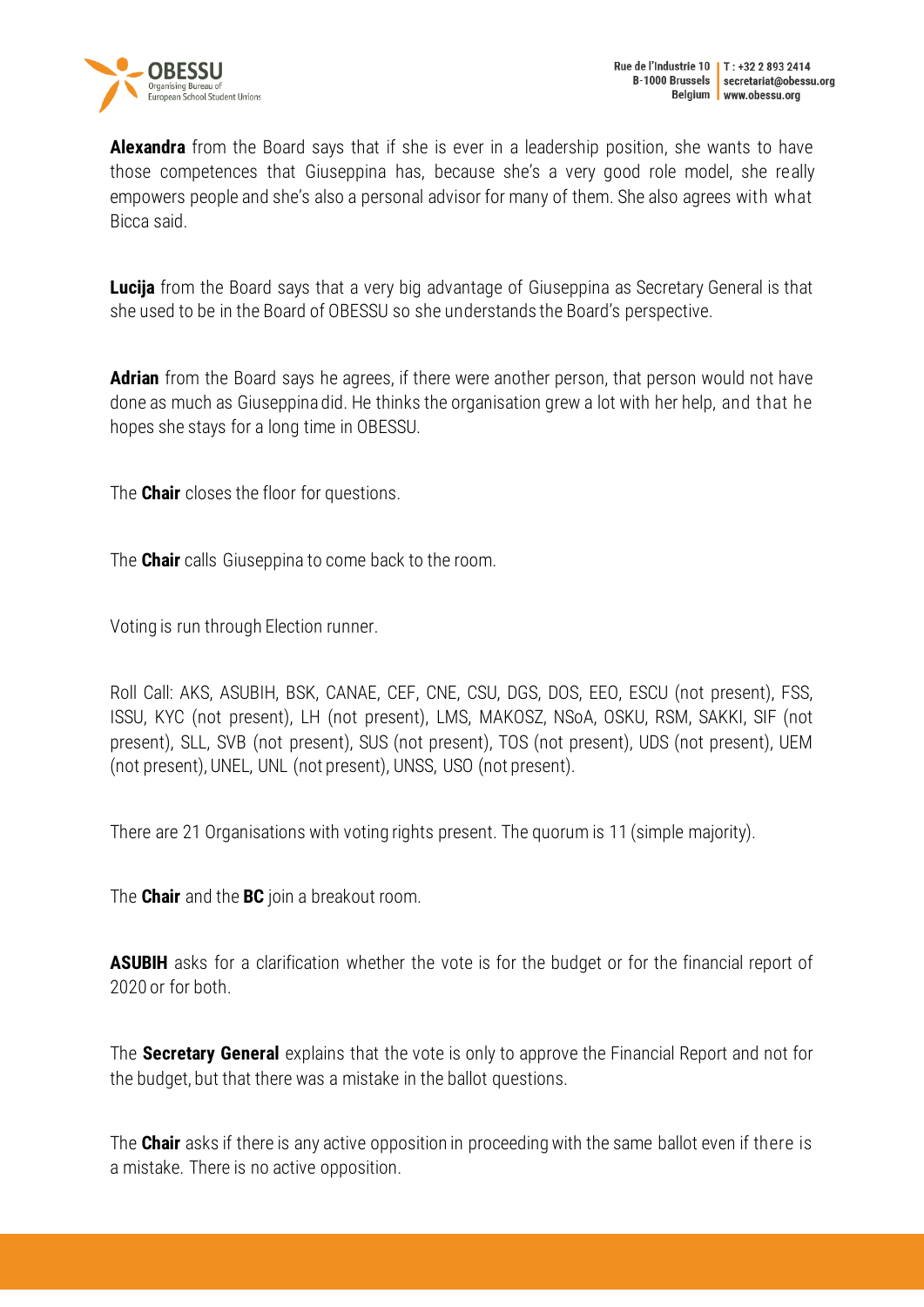

Results: the quorum was reached for both votes.

<span id="page-21-0"></span>The Financial Report was approved and the SG was granted the trust of the membership.

### **22. Announcements preceding day 2 and closing of day 1**

The **Chair** reminds participants that at the end of the day there will be a social event and that the Delegates will receive the application of the latest submissions to the MC.

The **Chair** reminds the Delegates to participate actively on day 2 and the Board Election on day 2.

# **Day 2, 20th June 2021**

## <span id="page-21-1"></span>**23. Official opening of day 2, roll call and quorum confirmation**

**Bicca** from the Board officially opens day 2 reminding participants that today's GA will be chaired by Ela Jakubek Grootjans**,** former OBESSU Secretary General.

**Bicca** gives the word to the **Chair** for a quick presentation of herself. She does so and starts with an energiser. Before the roll call, the **Chair** invites Juanma from the Secretariat to do a quick recap of the rules for the day and **Juanma** does so.

The **Chair** quickly introduces the agenda of the day.

The **Chair** invites all Official Delegates to turn their microphone on and reply when their name is called.

Roll Call: AKS, ASUBIH, BSK, CANAE, CEF, CNE, CSU, DGS, DOS, EEO, ESCU (not present), FSS, ISSU, KYC (not present), LH (not present), LMS, MAKOSZ, NSoA (not present), OSKU, RSM, SAKKI, SIF (not present), SLL, SUS (not present), SVB (not present), TOS (not present), UDS (not present), UEM(not present), UNEL, UNL (not present), UNSS, USO(not present).

20 Organisations with voting rights are present.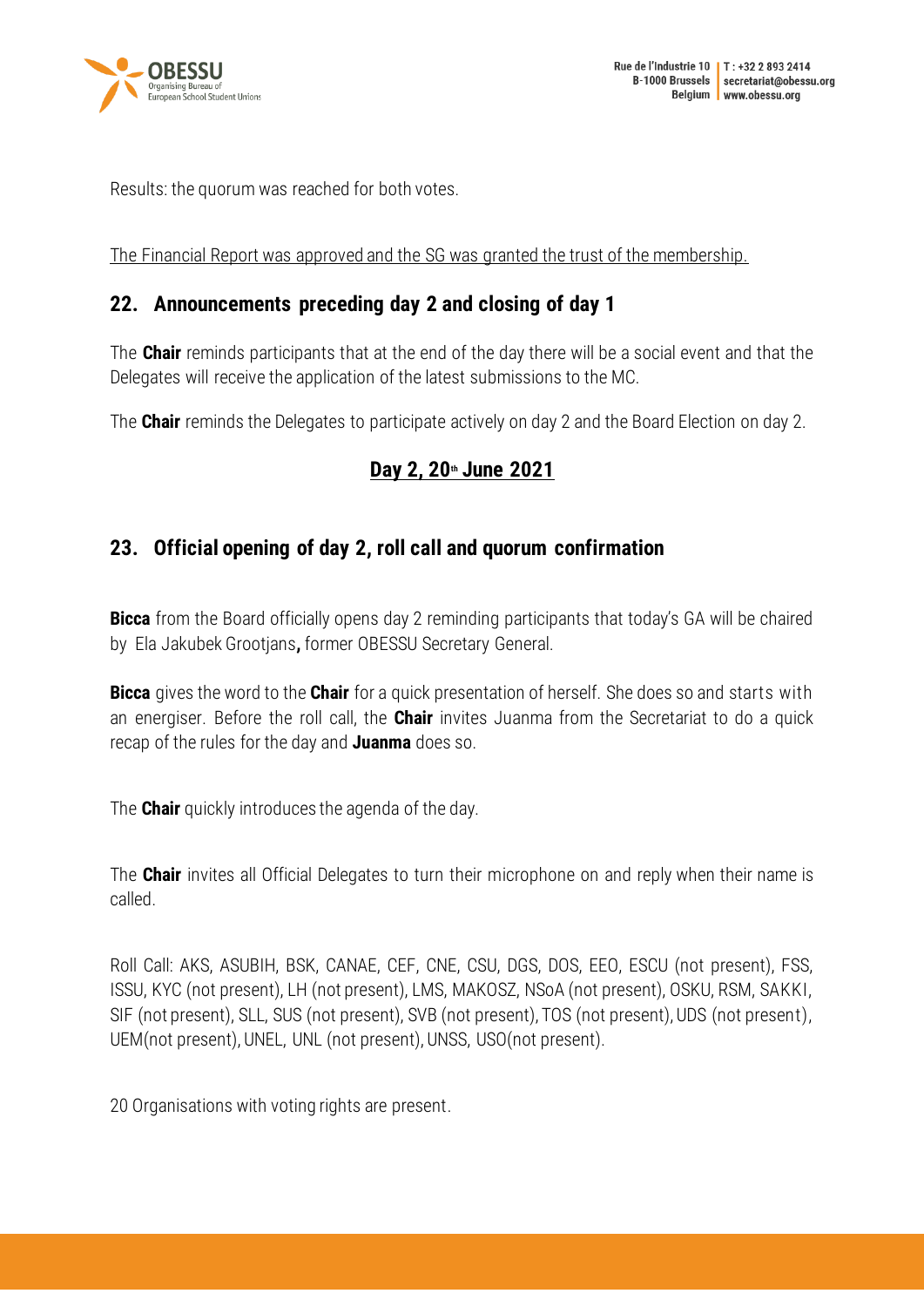

# <span id="page-22-0"></span>**24. Parallel discussion corners: Role of the Board and Secretary General / Membership engagement**

The **Chair** gives the floor to Alexandra from the Board, to briefly present the discussion corners and give an overview of each of them. **Alexandra** does so.

Participants are divided into breakout rooms. Results of the corners:

Group 1: Role of the Board and Secretary General ( Bicca)

• Priorities: The SG should focus on administrative tasks as a priority and maybe more political work if their workload allows. The Board should focus on strategic aspects such as communication, membership development and external and political representation.

Group 2: Role of Board and Secretary General (Lucija ):

• Priorities: the Board should prioritise decision making and implementing the inputs from MOs. They should also have more contacts with MOs. Activities like Hot Chocolate or Spill the tea are good opportunities to improve this.

Group 3: Membership engagement (Nadine):

• Priorities: online informal meetings have been a good inclusion and they should stay after in-person meetings come back. The timing is not the best for some MOs. More content could be included in these meetings. Communication: Too many platforms. Whatsapp usage could be improved, while Basecamp and email seem to work equally well.

Group 4: Membership engagement (Adrian):

• Priorities: the different platforms work well but they all should be used more by MOs to improve communication between organisations. More information should be gathered from MOs' structure to better understand how to communicate to them.

# <span id="page-22-1"></span>**25. Report from the Covid-19 Taskforce**

The **Chair** gives the floor to **Ismar** from ASUBIH, member of the Covid 19 Taskforce to present their report.

The **Taskforce** started in January. They met for the first time to agree on the tasks to be performed and get to know each other while in the second meeting, they discussed the policy and advocacy part of the project and research, had a small focus group and prepared for the ICSEI Conference where several Ministers would be present. A survey that got more than 1000 answers was created and during the next period will focus on desk research, analysis of the gathered information, create policy recommendations and publish the results.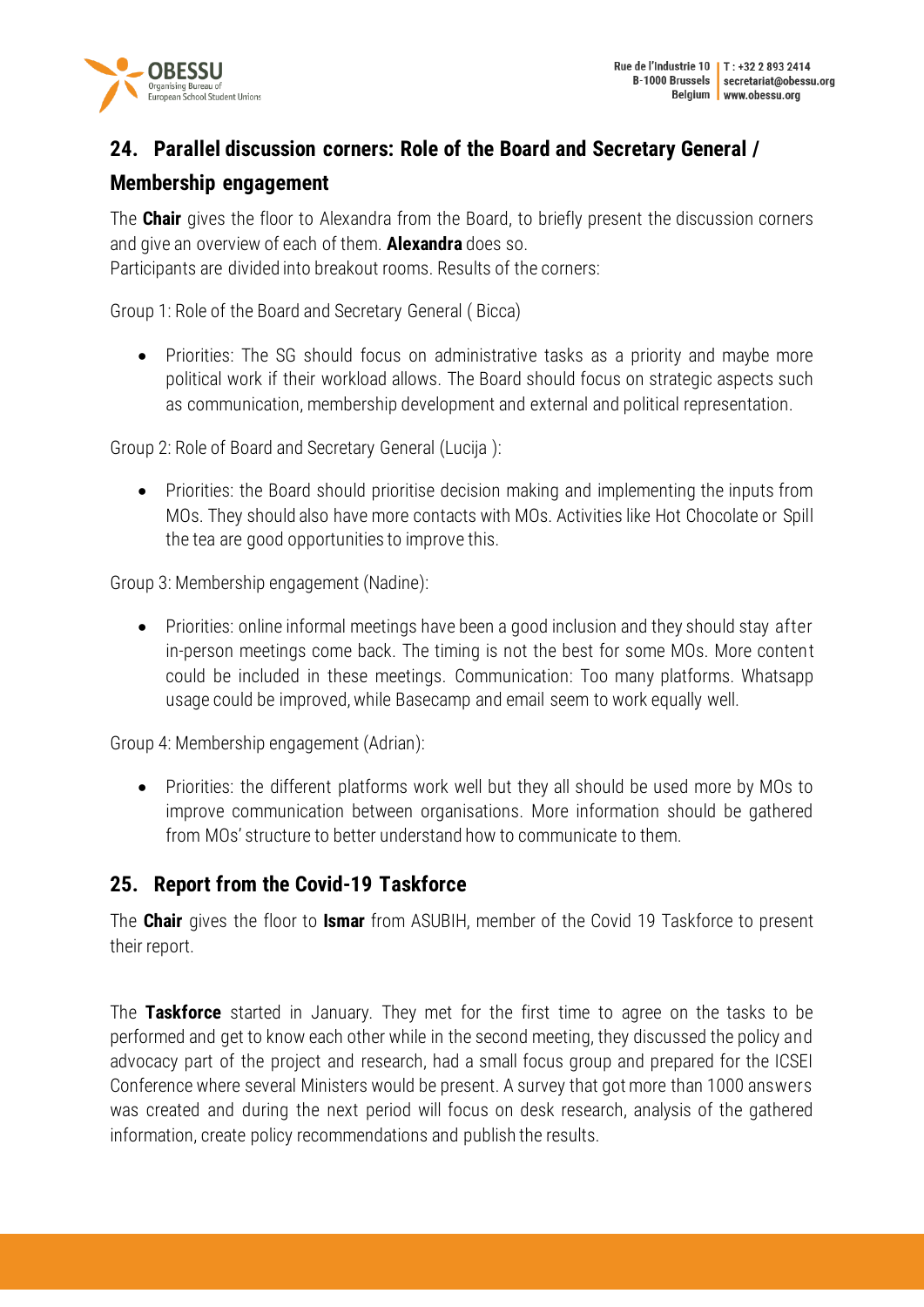

The **Chair** opens the floor for Q&A.

**CNE** congratulates the Taskforce for their work and shares his concern that although 1000 is a good number of answers for a survey, OBESSU is big enough to aim for even more. **CNE** wonders how the survey was disseminated in order to improve this aspect with the support of all members.

**Ismar** agrees that the number could be higher. The answers were collected through MOs and SM channels. In any case, the Taskforce is happy with the number because of the good quality of the answers.

**UNEL** asks for the floor to ask for how long they expect OBESSU to need the Taskforce.

**Ismar** explains that the duration will depend on the date finalisation of the research and analysis of the survey.

**Nadine** from the Board explains that it is necessary to create a policy outcome (eg. policy recommendations) of such a survey which will probably lead to the Taskforce continuing to work for some more months.

**CNE** asks if the Taskforce would consider using Facebook Ads in the future in order to get more respondents.

**Ismar** answers that the Taskforce did not consider such tools and now it is closed but in the future, if OBESSU has more surveys, it could be implemented.

**ISSU** wonders if there is any recommendation that the Taskforce could give to the MOs from the data extracted or if there is any aspect that MOs should look at carefully.

**Ismar** explains that there is valuable information within the preliminary results but it is too early to give direct input to MOs. **Nadine** from the Board agrees.

**Eleonora** interjects to clarify that online ads were used in channels such as Instagram. Of course the impact could have been even bigger but these ads were reflected in the results.

**CNE** asks what was the role of the meetings with Ministries such as the Lithuanian one in the work programme of the taskforce.

**Ismar** answers that there were contacts with ministries of several countries (Lithuania, Spain and Austria) and other stakeholders during the ICSEI conference, where OBESSU was given the chance to speak but due to some technical difficulties the Taskforce could not participate. The **Taskforce** expects to be able to engage with more stakeholders in the future.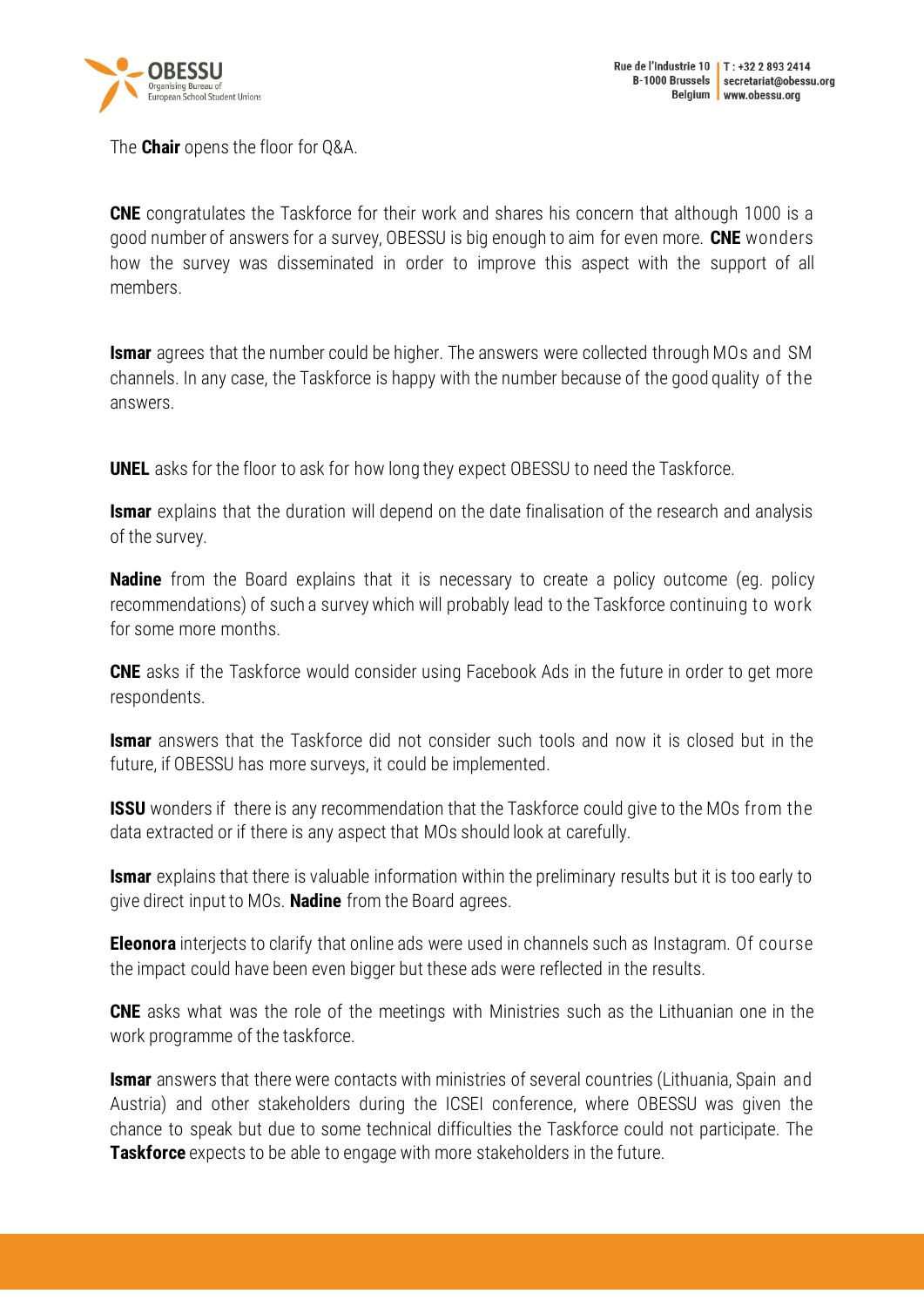

The **Chair** thanks participants for the questions and encourages them to take a break away from the computer.

## <span id="page-24-0"></span>**26. Report from the Decolonising Education Taskforce**

The **Chair** gives the floor to **Alexandra** from the Board to present the report of the Taskforce.

**Alexandra** explains that the Taskforce was supposed to have a study session that needed to be postponed to next year because of the pandemic. The Taskforce is composed of six members: one Board member, one person from GSF, two MOs representatives, one person from the Pool of Trainers and one Secretariat Member.

**Alexandra** explains also that some meetings were held and some very good ideas were discussed, but because of the "ZOOM fatigue" two out of four Members have been slightly unresponsive so the Taskforce might reopen for applications in December if they do not get back to work. **Alexandra** thanks all people involved in the Taskforce for their work.

The **Chair** opens the floor for Q&A.

**CNE** asks if there was some research also within this Taskforce and what are the next steps apart from the Study Session

**Alexandra** takes the floor and replies that the next steps have to be discussed with the Taskforce and that for her it would be sensible to close the Taskforce and reopen it in December. They could be the prep team that will organise the Study Visit. She explains that some research was done in order to track other organisations working on the topic but not through a survey or any other more traditional methods.

# <span id="page-24-1"></span>**27. Report from the Pool of Trainers**

The **Chair** gives the floor to Miriam Weber from the Pool of Trainers to present their report. Content of the presentation:

Presenting the 12 members of the PoT and the division between Senior and Junior trainers. The work of the PoT for this period included: discussions about relevant topics such as mental health, monthly planning and coordination meetings, crash courses (graphic facilitation, Canva for activism, how to use Mural), SSSU Modules for MOs and the pre-GA game night.

The **Chair** opens the floor for Q&A.

**CNE** thanks Miriam for the presentation and congratulates the PoT for the work done. **CNE** asks if there are certain members specialised in different topics and how the work is divided among the PoT to make sure the workload is even.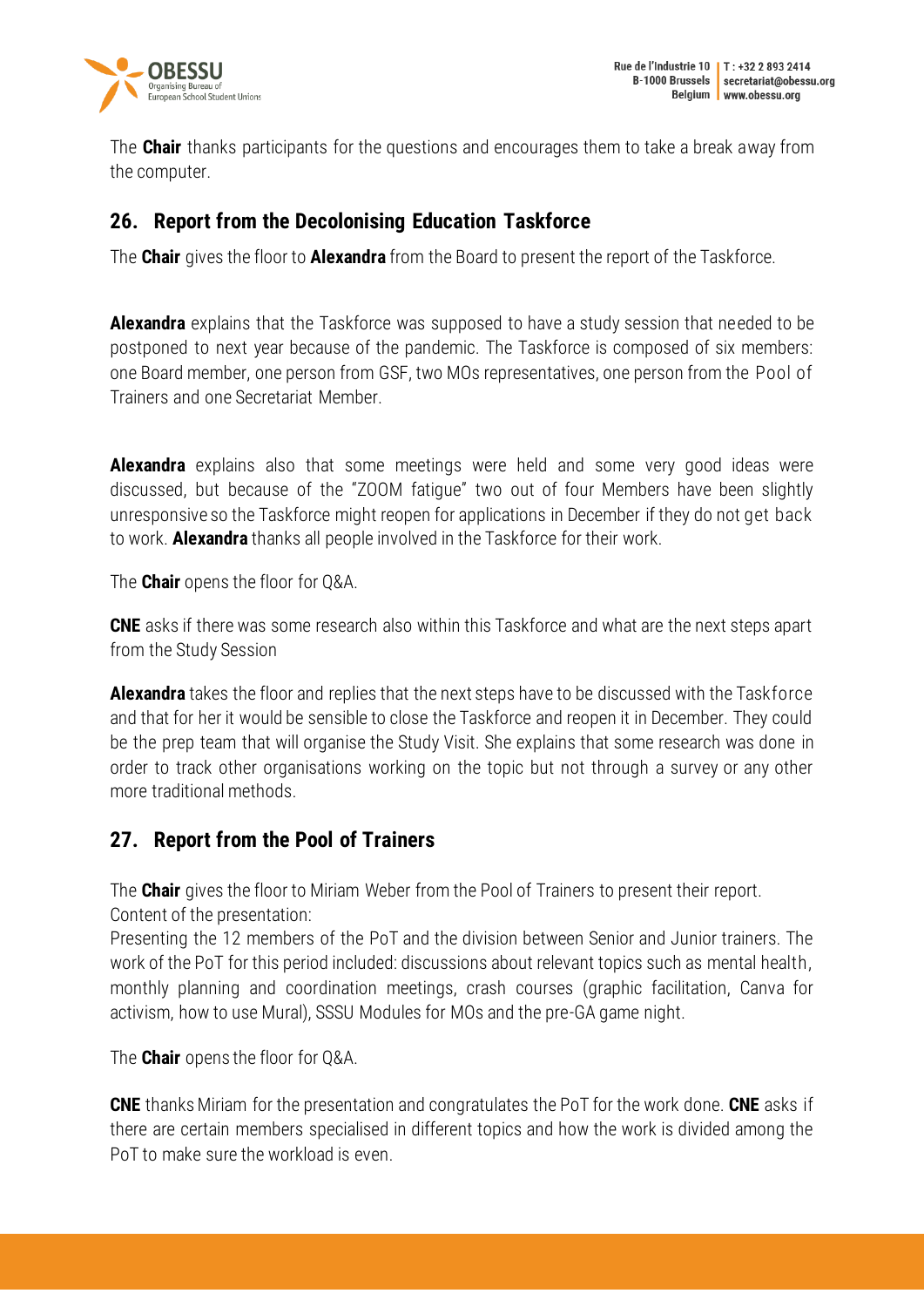



**Miriam** answers that there is plenty of freedom in terms of what work each member takes and does not take depending on their expertise and/or availability.

**UNEL** asks how interaction is between MOs and the PoT and how many people take part in the different events. **UNEL** also wonders if the PoT considers organising training on weekends or shorter training.

To the second question **Miriam** answers that maybe the modules that they will be working on during summer would fit this request. **Miriam** is not sure about the first question so she asks for someone to clarify this.

**Maria** introduces herself and her role in contact with the PoT from the side of the Secretariat and interjects to support Miriam: The last year and a half has been very different with all events being adapted to online format. The idea is to go back to in person events soon but it depends on the measures of each country such as Stronger where shorter training can be provided.

**Maria** explains that the modules are taking longer than expected because of many MOs applying to very different topics, which poses a logistical challenge on how to fit the needs and interests of all MOs. Regarding other events, applications have been lower than previous years probably because of MOs being tired of online activities.

### <span id="page-25-0"></span>**28. Discussion corner: Annual Financial Contribution**

The **Chair** gives the floor to Bicca from the Board to introduce discussion corners very quickly.

**Bicca** explains that there are 5 discussion corners on the same topic: the Annual Financial Contribution. **Bicca** asks participants to provide as many inputs as possible and asks the Staff to divide participants into breakout rooms.

The **Chair** informs that the duration of the corners will be 30 minutes. Participants go into break out rooms.

Group 1 (Nadine) :

• Most of the participants agree on the fact that this has been a difficult year and that it is not the best timing to increase the AFC. The possibility of paying it over the year is mentioned. On the solidarity fund, MOs think that the beneficiary will need to demonstrate that their work cannot continue normally if they pay the AFC, while it is proposed to have a trial with small amounts to test it in practice.

Group 2 (Lucija ) :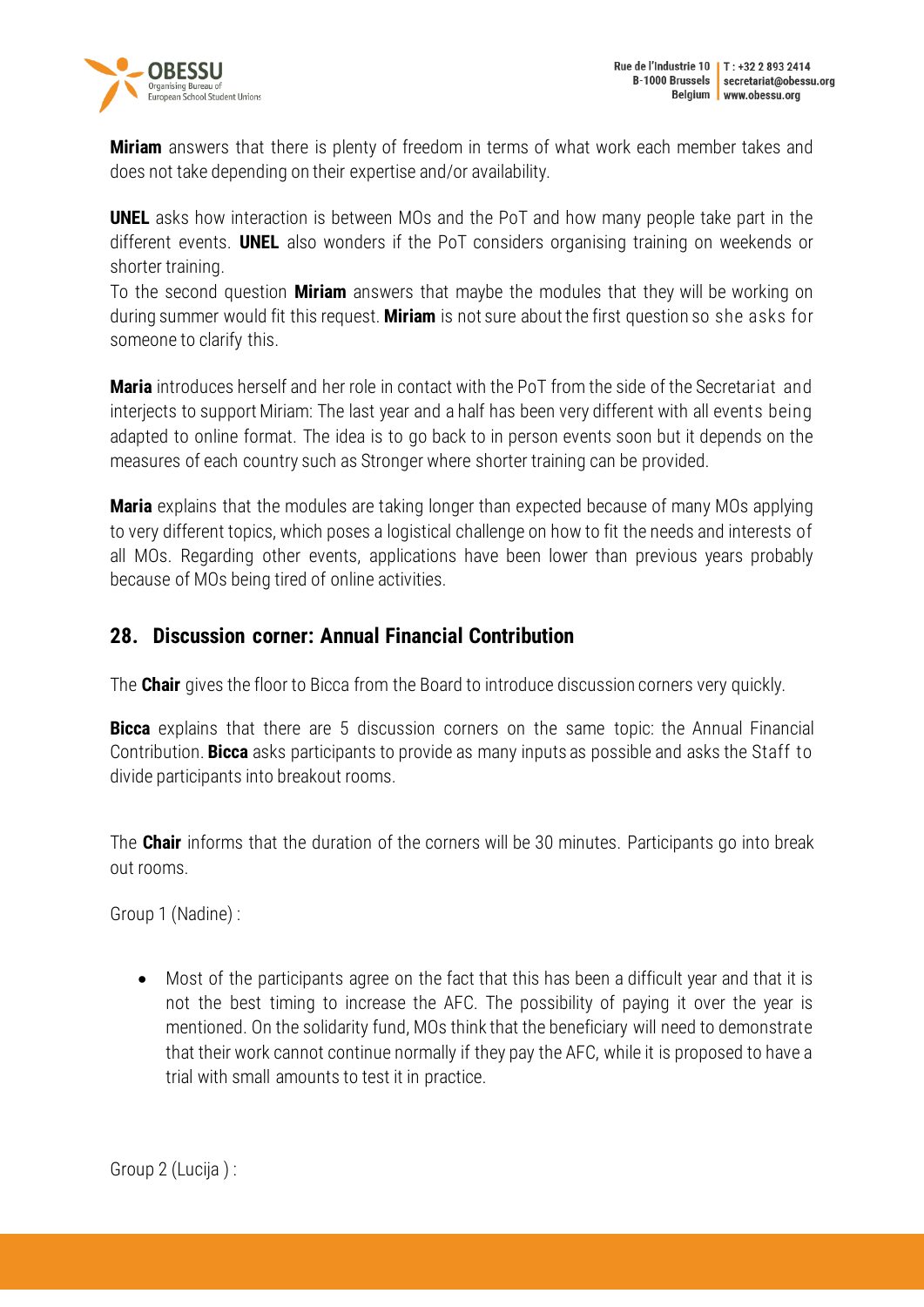

• In general increasing the AFC is a good idea but it is necessary to show a bigger ROI and showcase the specific necessities of OBESSU to justify the increase.

Group 3 ( Adrian):

• The amount could be increased gradually. A higher AFC could allow the organisation to be more financially independent. Maybe exceptions could be implemented if a MO is decreasing in membership and capital.

Group 4 ( Alex):

• In general the increase is deemed acceptable but other sponsors should be found in order to diversify funds. The financial instability caused by COVID needs to be taken into consideration with maybe a more individualised approach to each MO.

Group 5 ( Bicca):

• MOs flagged the lack of internal discussions on the AFC in their organisation's Board. The impact of COVID in MOs finances was brought up again. Some MOs do not get any governmental funding and maybe this should be considered as a factor in the AFC calculations.

The **SG** gives a reminder about the Declaration of Participation (DP) that participants need to sign. The **SG** shows on screen the new online system to fill the DP.

The **Chair** announces the lunch break and asks participants to be back at 13:30. The **SG** opens breakout rooms for those who want to stay for lunch.

### <span id="page-26-0"></span>**29. Roll call and quorum recall**

The **Secretary General** reminds participants again to sign the DocuSign documents.

Roll Call: AKS, ASUBIH, BSK, CANAE, CEF, CNE, CSU, DGS, DOS, EEO (not present), ESCU (not present), FSS, ISSU, KYC (not present), LH (not present), LMS, MAKOSZ, NSoA, OSKU, RSM, SAKKI, SIF (not present), SLL, SUS (not present), SVB (not present), TOS, UDS (not present), UEM (not present), UNEL, UNL (not present), UNSS, USO (not present).

There are 20 Organisations with voting rights present.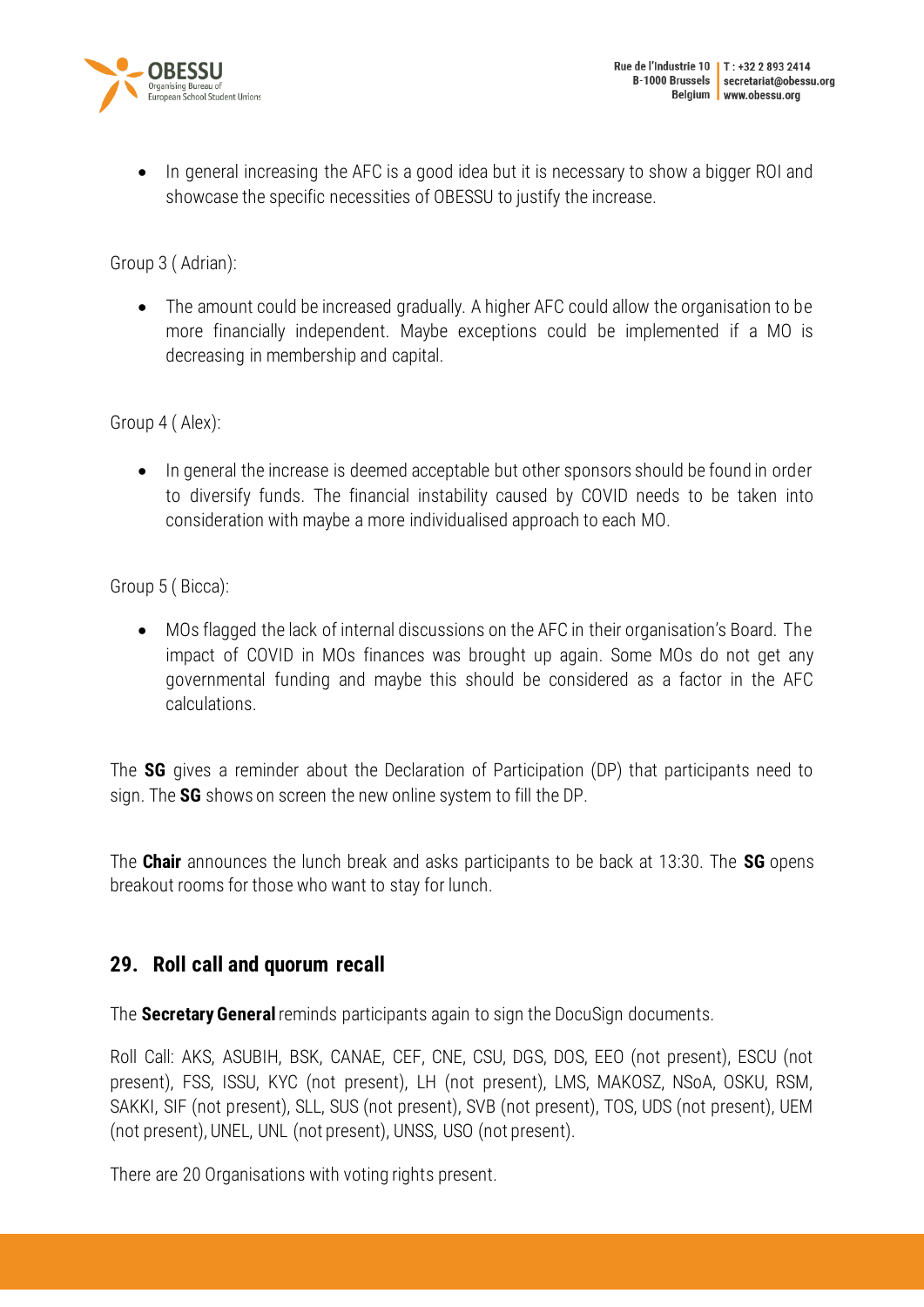



# <span id="page-27-0"></span>**30. Voting on expiring Policy Papers**

The **Chair** explains that every 4 statutory meetings OBESSU needs to look back at policy papers and decide whether to renew them, re-discuss, update them or not.

There are 5 policy papers expiring at this COMEM:

- Policy Paper on Innovation in Education
- Policy Paper on Mental Health in Schools
- Policy Paper on the Concept of Consent
- School Student Guidelines on Global Citizenship Education
- Refugee and Migrant Rights in Education: A school Student perspective

As per our Statutes, policy papers need to be renewed at the 4th Statutory meeting after their approval, and this is the case. The **Chair** gives the floor to the **Board** to make a recommendation on whether they should be kept or not.

- Policy Paper on Innovation in Education **Bicca - recommendation to renew** This paper is a very good take on how we feel about innovation. Originally approved in 2017 in Berlin and re-approved 2 years ago in Madrid, the Board suggests to approve it again because it contains many relevant things in innovation as a concept in education. Some things may need a bit of an update as they talk about things that already happened such as conferences, but it includes many important things that are present in online learning and VET, inclusion and practical learning.
- Policy Paper on Mental Health in Schools **Nadine - recommendation to renew** First accepted in the 2019 GA in Madrid. It promotes good mental health in education, learning about it and teacher training in mental health education. The Board recommends to renew it for the next two years.
- Policy Paper on the Concept of Consent Adrian **recommendation not renew as it is included in the Code of Conduct**

It was submitted in 2019 by AKS. We decided to work on a bigger document, which is the Code of Conduct which will be presented in the next statutory meeting. In this context, the Board proposes not to renew the policy as its contents and principles will be included in the Code of Conduct, which is a bigger document for the organisation stating how to organise events.

• School Student Guidelines on Global Citizenship Education - **Adrian - recommendation to renew**

After working on this topic for almost 3 years, the Board discussed that the policy paper is quite narrow and would be better to re-discuss it so they propose to renew it.

• Refugee and Migrant Rights in Education: A school Student perspective - **Alexandra recommendation to renew**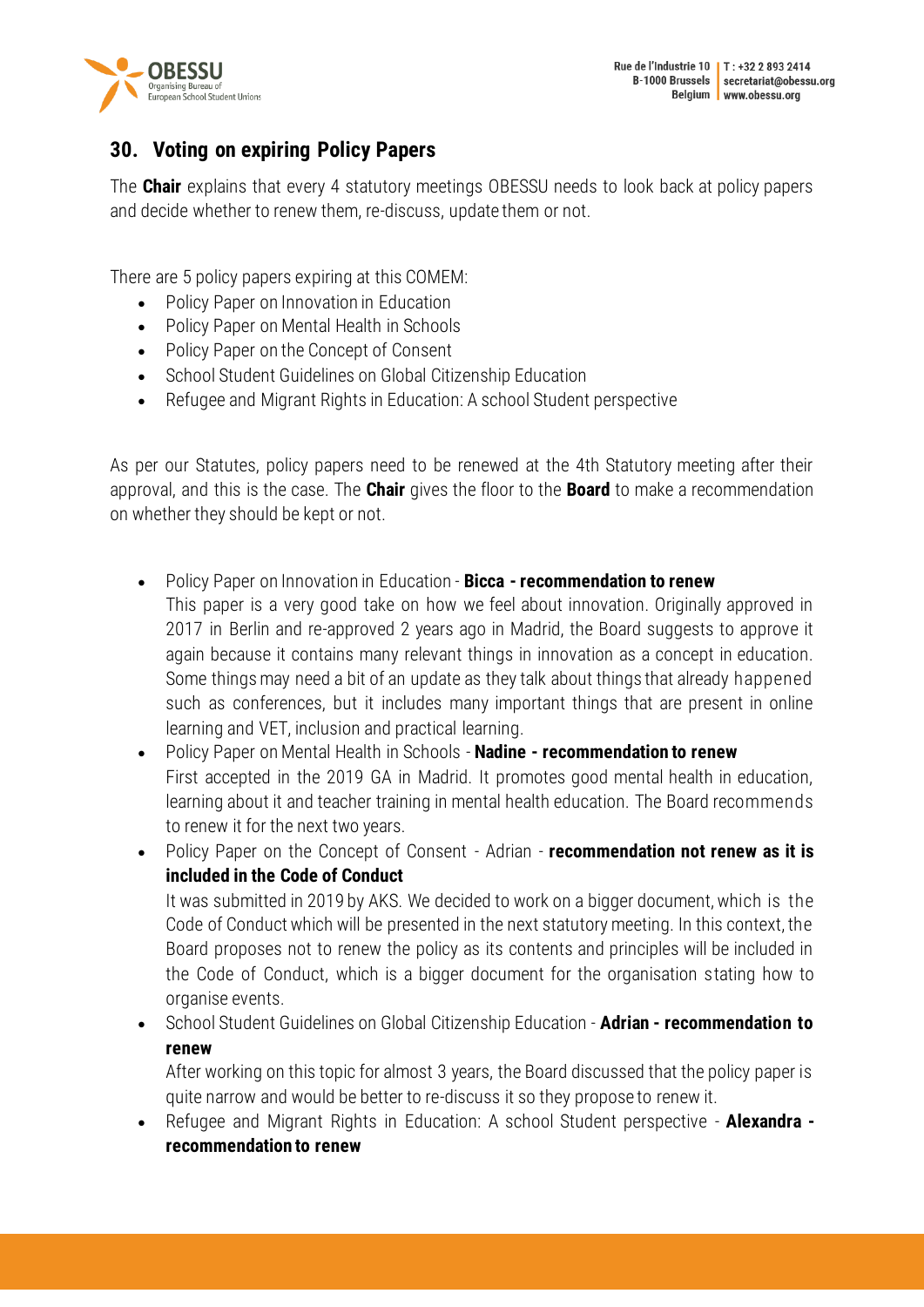

It was adopted in 2019. It's still very relevant, some things are not up to date, it makes sense to renew it and review it in the next statutory meeting, including different organisations that work on the topic.

The **Chair** reminds delegates that, in case adopted, these papers can be amended at the next statutory meeting, but not at this one as it is expiring and its duration should first be confirmed or not.

The **Chair** opens the floor for discussion.

**CNE** asks whether it would be possible to receive an email with the proposals of policy papers, that it may be very helpful for MOs to take a look in parallel and take an informed decision, to go to the policy paper itself before voting.

The **Board** answers that all those documents can be found in OBESSU's website, and it was specified in the email that was sent by the Secretariat. Those documents are public, it is the obligation of Members to prepare themselves before the GA to make an informed decision.

### <span id="page-28-0"></span>**31. Panel discussion: how OBESSU influences external organisations**

The **Chair** introduces the panel and the panelists. The Panel is moderated by the Chair.

Speakers: Giuseppe Lipari, Steering Committee at Global Student Forum; Edvardas Vabuolas, Trustee at 100 Million Campaign; Sara Finnbogadottir, Advisory Council of Youth; Giuseppina Tucci, Vice President of the Lifelong Learning Platform.

**Edvardas** explains that he used to be an OBESSU Board Member until last summer. He is now a trustee at the 100 Million Campaign organisation, hopefully soon in charge of finances. He would not say he represents OBESSU as he is not an elected person anymore, he is a Trustee of that organisation. There's representation from OBESSU in the co-leadership of 100 million, for example Alexandra from the current Board. A Trustee is similar to being a Board Member but not making specific decisions or campaigns, it is still OBESSU that has most of the power. His mandate is coming to an end, and then OBESSU can nominate another person. Main areas of work: child safety, access to education, against child labour, against child trafficking.

**Giuseppina** explains that the Lifelong Learning Platform is a platform that gathers organisations that work on education in general and on lifelong learning related issues. It is an umbrella organisation of umbrella organisations, it is like a big matrioska. They put together all the sectors working on education to strive for lifelong learning. It has been more than 7 years that OBESSU is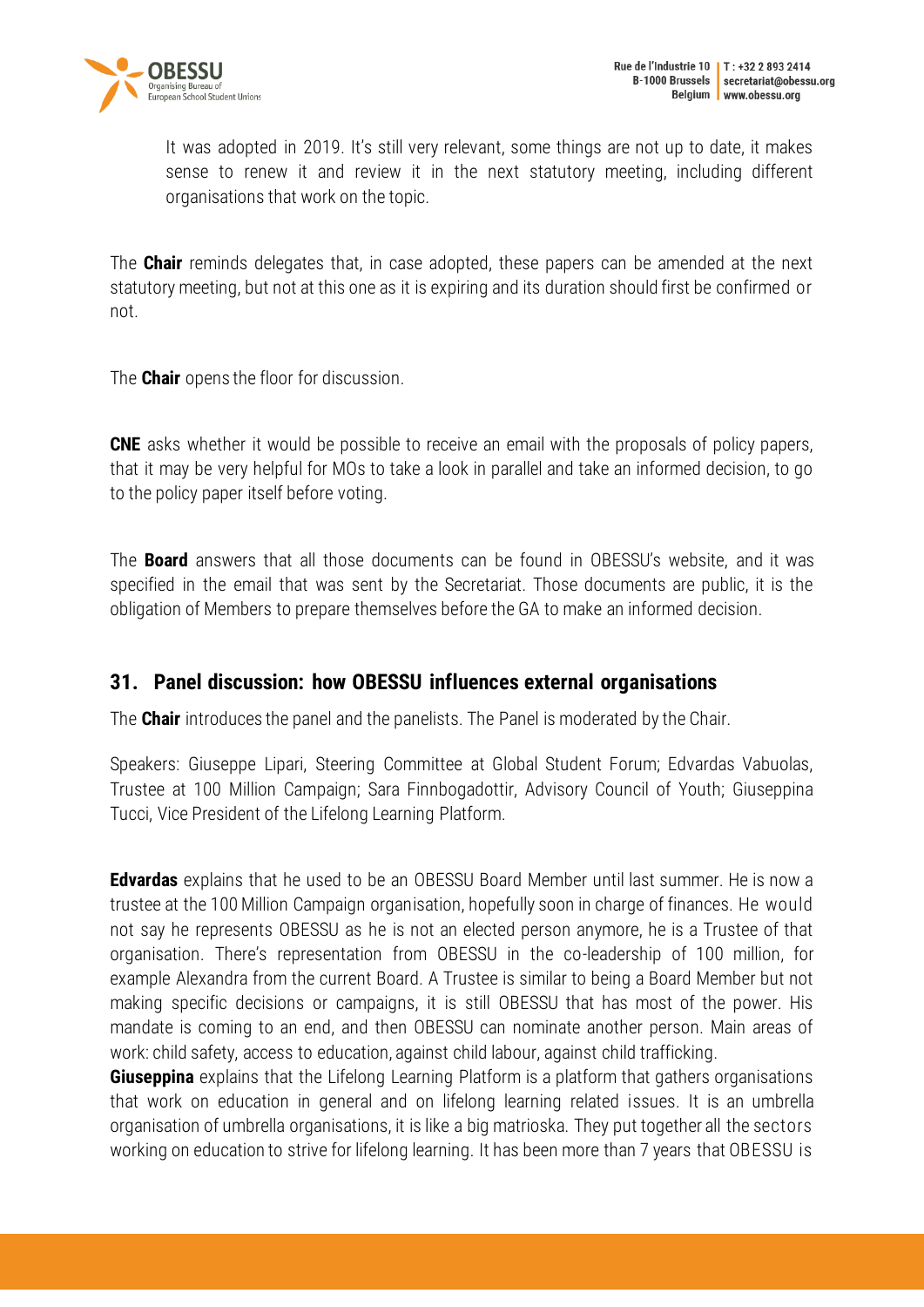

strongly represented in the LLLP, as before Giuseppina there was another OBESSU representative and each mandate is 3 years.

**Giuseppe** explains that a couple of years ago, different student organisations started cooperating and discussing common goals and common ideas, firstly mainly focused on university students but also for school students.Umbrellas transform cooperation that is sporadic into a more structural work that is not fractioned. A Steering Committee (Board) was created with a representative from each region of the world, country or sector, and a first Secretariat member too. At the moment Europe, Africa, Latin America and the Commonwealth are represented in the Global Students Forum, and the network of students from Australia just entered too.

The **Chair** asks the speakers to share with Members a success story of their experience in other platforms:

**Giuseppina** says that one of the biggest events of the LLLP is the Lifelong Learning Week, where OBESSU contributes. In 2019 OBESSU organised an event regarding the 17th of November where we had our Members, MEPs, education international, etc., a big platform for cooperation. It is a week in which all the organisations that are part of the membership of the LLLP get an incredible chance to work with the different institutions and create some synergies.

**Giuseppe** says that the pandemic situation did not help as they did not manage to meet in person since the Forum was created. They organised many events that allowed more people to join, for example OBESSU and its Members joined and discussed, interconnecting directly student organisations. The main success is that they are managing to get a new role for school students, they are showing that school students can join high level debates and can share their opinion and skills. There is a global strategy to bring together school students from all over the world led by school students for the first time.

**Edvardas** says that the success story for him is the entire OBESSU partnership that was developed just 2-3 years ago. 100 million connects OBESSU with a lot of big organisations such as OECD, they have access to some confidential information before they come out. All the campaigns that 100 Million organises include MOs, they are invited to join, and representatives invited to speak at their events.

The **Chair** asks the speakers why should people choose to work with these platforms:

**Giuseppe** says that at GSF, everything is organised together with OBESSU, things do not overlap normally. Events are not going to be at the same time as OBESSU events. International perspective is very important, and we can include it in OBESSU's work. When there are big events where key topics are discussed, there are specific spaces for school students to connect and provide the political content.

**Edvardas** answers that this answer is connected to the previous answer. Become more tolerant, more passionate and more connected at the individual level, it makes you more open minded and changes your perspective.

**Giuseppina** answers that if you do it at the national level, why wouldn't you do it at another level. When you're nominated by OBESSU, you are not alone, you always get support from the Board, the Secretariat, the Members, etc. MOs can get a lot from this.

The **Chair** thanks the speakers and closes the panel.

The **Chair** re-opens the floor for a question on the Policy Paper on the Concept of consent.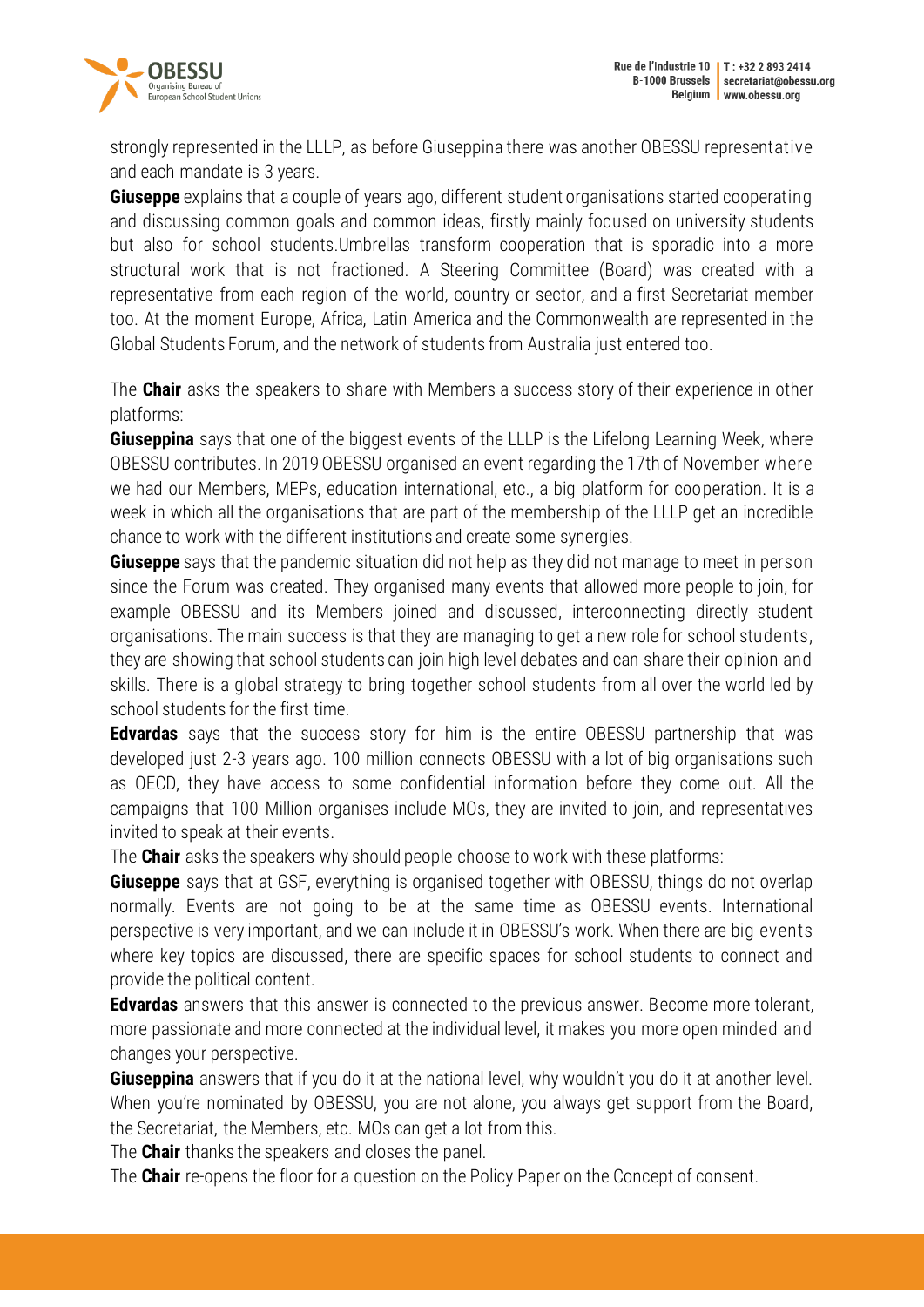

**DGS** says that removing the Policy Paper on Consent is a bit worrying because that would mean that until the Code of Conduct is approved, there would be no regulation on this in OBESSU. Also, a Policy Paper is an external document and it defines our policy also to other organisations, while the Code of Conduct is an internal document on how we work together. DGS asks whether we could keep this document at least until COMEM.

The **Board** answers that the text of the Policy Paper is written in a way that is internal, it outlines how OBESSU should work on it internally but it does not include policy statements, this is the reason why the Board wanted to have it in the Code of Conduct instead of a Policy Paper. There is not a chance that OBESSU won't advocate for the concept of consent in the upcoming half a year, this is part of OBESSU core values. The Board says that if Members feel the need to have a policy paper that outlines the need for such topics such as consent and harassment, they are encouraged to write a policy paper that outlines external policies and ways on how to deal with this.

The **Chair** opens the floor for remarks.

The **Chair** closes the floor for discussion.

## <span id="page-30-0"></span>**32. Vote on AFC 2021**

The **Chair** gives the word to Bicca from the Board to present the proposal.

The **Board** explains that the proposal is to raise the AFC by 5%, a small change that over time would help increase OBESSU budget and give the organisation some flexibility and sustainability.

The **Chair** opens the floor for Q&A and for comments.

**SAKKI** asks whether it's 5% or 5 units, which was answered by the Board's presentation.

**ISSU** asks whether this 5% is aimed at anything in particular or general.

The **Board** answers that it is general to increase our budget, as it is the only budgetline OBESSU can use for whatever it works best for the organisation and does not go to one specific project.

The **Board** adds that AFC is of utmost importance for OBESSU as shown in the presentation, though it is a very small part of our budget, and therefore OBESSU does not have the freedom it would like to have when carrying out different activities. An example of this is if OBESSU wants to invest more in having more people in the Secretariat doing advocacy and research: as it is not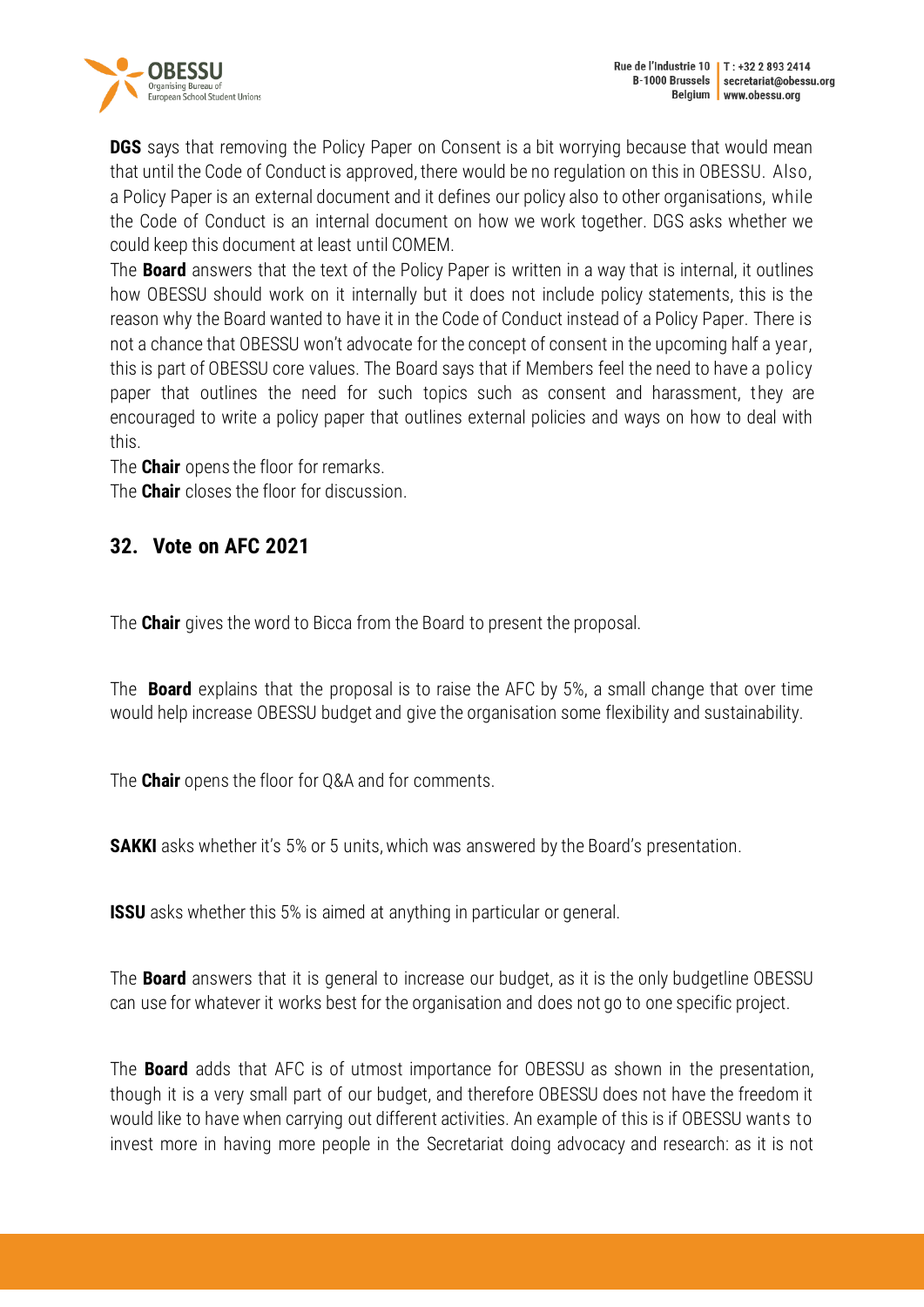

connected to projects, it is normally not funded by Erasmus+ or the European Commission. Increasing the AFC would give the organisation more flexibility.

The **Secretary General** adds that this AFC calculation (the one that exists at the moment) has been the same for at least 7-8 years. Even just considering the inflation, this raise is very little. The idea is to slowly bring it up to speed with the needs of the organisation, so this is one of the top priorities of the organisation. There will be a more in depth discussion on AFC with the new Board.

The **Chair** explains that the following vote will be on the expiring Policy Papers and the AFC proposal and that it will be done through Election runner.

Roll Call: AKS, ASUBIH, BSK, CANAE, CEF, CNE, CSU, DGS, DOS, EEO (not present), ESCU (not present), FSS, ISSU, KYC (not present), LH (not present), LMS, MAKOSZ, NSoA, OSKU, RSM, SAKKI, SIF (not present), SLL, SUS (not present), SVB (not present), TOS, UDS (not present), UEM (not present), UNEL, UNL (not present), UNSS, USO (not present).

There are 20 Organisations with voting rights present.

**ISSU** asks whether the vote on the Policy Paper on the Concept of Consent was proposed not to be renewed in favour of the Code of Conduct. **Bicca** from the Board affirms.

Everything has passed. All policy papers are renewed and the AFC is raised.

### <span id="page-31-0"></span>**33. Elections of the Board**

The **Chair** introduces the procedure:

- 1. From this moment onwards no one can enter the room as Zoom will be locked.
- 2. The Chair explains the procedure from the Internal Regulations
- 3. The chair reads out loud the names of the candidates:
	- 1. Alexandra Seybal, nominated by AKS, Austria
	- 2. Caridad Alarcon Sanchez, nominated by CANAE, Spain
	- 3. Rares Voicu, nominated by CNE, Romania
	- 4. Petr Franc, nominated by CSU, Czech Republic
	- 5. Nadine Toye, nominated by ISSU, Ireland
- 4. Each candidate has 3 minutes to present themselves.

**Alexandra** from the previous Board presents her candidacy to the Membership.

For many years, she has been part of AKS. She wants to thank everyone for the past mandate in which she had the opportunity to grow. She believes that education is a key changemaker at all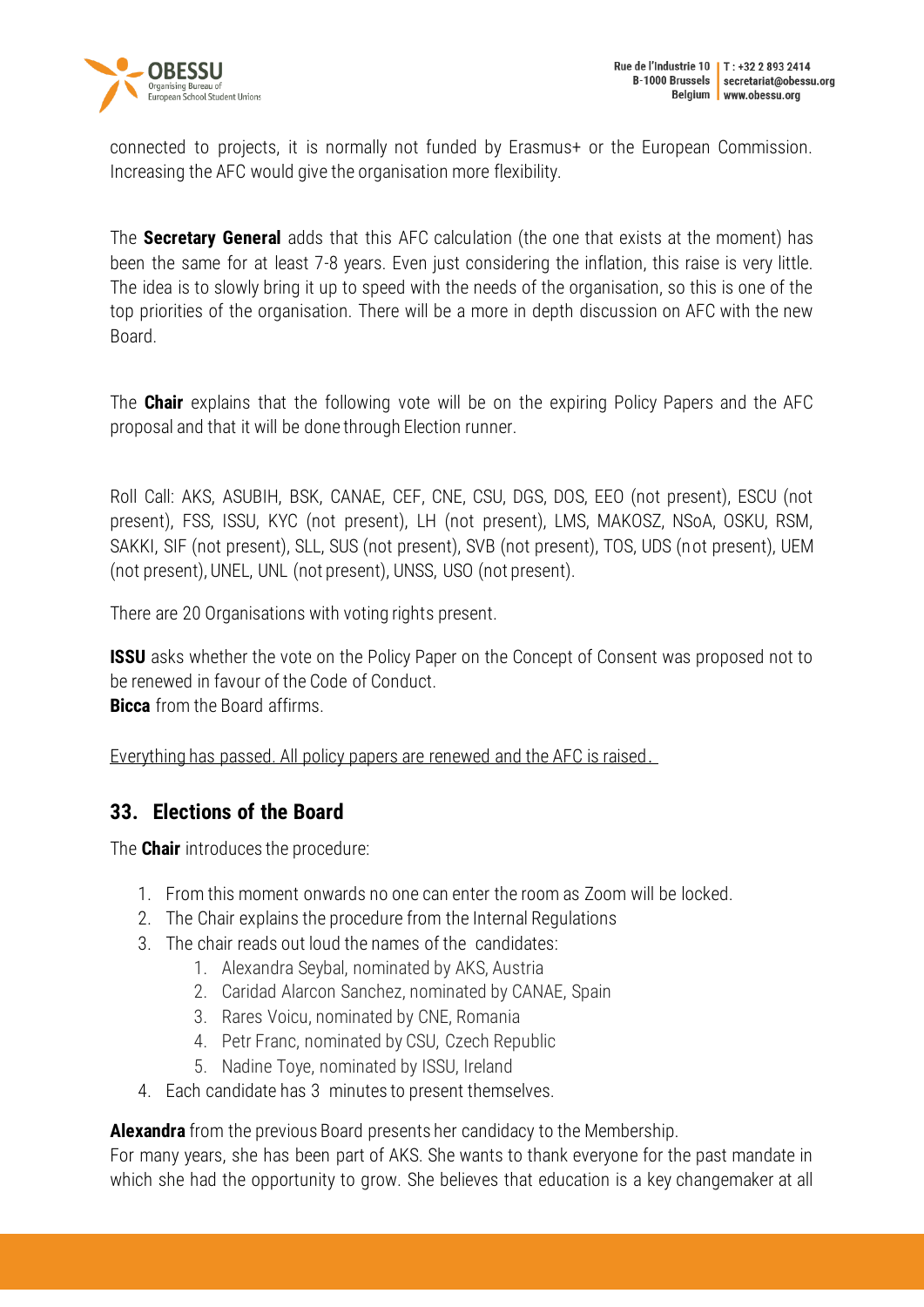



levels for school students. Especially the past year has shown that the problems that students have raised for all the past years are more obvious than ever. It is up to young people to show the gaps in education, students have to organise to return to better schools and to a better reality. She wants to see a stronger OBESSU, organised transnationally and internationally, and this is why she wants to run for the Board.

All the rest of the candidates leave for the breakout room.

The **Chair** opens the floor for questions.

**UNEL** asks Alexandra what she has learned during the past year and what she would do better this year.

**Alexandra** answers that she learned a lot and said one needs to deal with frustration and not to be silenced when injustice happens, one needs to raise their voice and stand up. She would do better when it comes to diversity in OBESSU as she did not manage to do so much as she wanted to, so she would like to take this task for the next mandate if she gets elected.

**ASUBiH** asks what she thinks it is the most valuable resource OBESSU has.

**Alexandra** answers that the most important resource is its MOs and school students standing up at local, national and European level. She thanks everyone for their work and says it's really admirable how MOs stood up and fought for school student rights despite all the difficulties.

**SAKKI** asks what she would have done differently in the past year.

**Alexandra** answers she doesn't think she would have done anything differently as being in the Board is a learning process, but diversity, Membership and international solidarity are very important to her and she really wants to enforce that during her next mandate, as the past year went by so fast.

**ASUBIH** asks what was her main inspiration to apply again for the Board.

**Alexandra** answers that she feels she did not fulfil everything she planned to and she wants to meet people in person again. Her motivation is that school students need OBESSU now more than ever, a strong voice is needed for asking for school student rights and social justice. More than an inspiration it's a duty for her.

The **Chair** closes the speakers list.

**Candidates** come back from the breakout room.

**Caridad** from CANAE presents her candidacy to the Membership.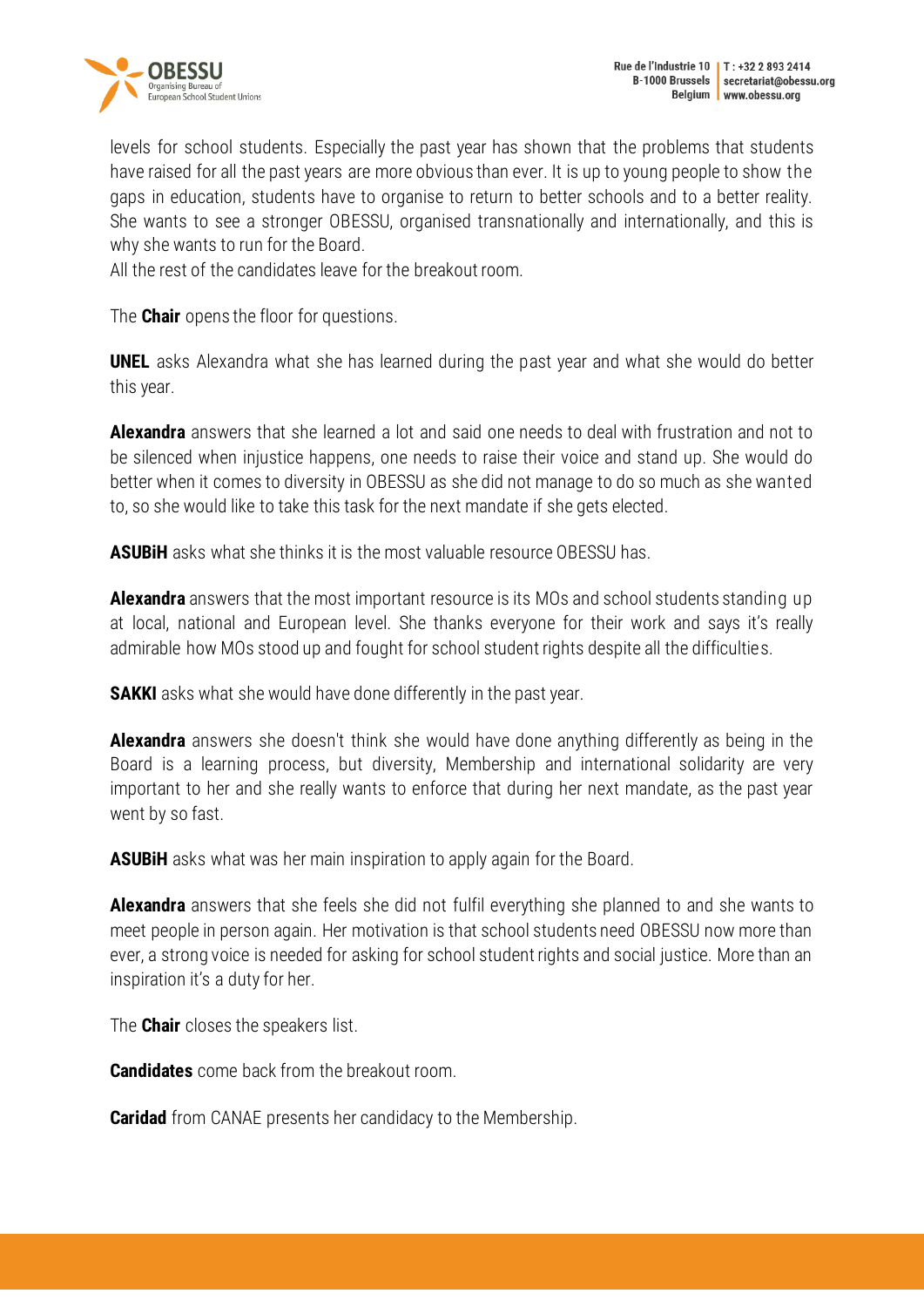

**Caridad** created an organisation when she was 14 in her high school. She has been working with the federation of her region, with a lot of students. She has worked with school students and in school activism for four years now and with OBESSU during many seminars and workshops. She is concerned about inclusion and equality. This is why she is running for the Board. One of the most important things for her is to work together, as some countries are far away or near but everyone is here for the same purpose, to fight for a better education. She thanks her organisation, CANAE, for nominating her, and thanks OBESSU for all the work that has been done during this pandemic because it is not easy.

The rest of the candidates leave for the breakout room.

**CNE** asks what are the key issues she is planning to tackle during her mandate.

**Caridad** answers that engaging people is something everyone is concerned of in their organisations because it is really difficult to make people feel part of an organisation. It is really important that everyone knows they have the right to speak, to make proposals, and that it is possible to change things and make things happen. The topics that are closer to her are equality and inclusion, people with disabilities, mental health.

**ASUBiH** asks what she thinks is the biggest concern of school students in Europe.

**Caridad** answers that everyone knows that during these 2 years of pandemic people are just focused on studying and it is really hard to go out of the box and do something different. It is very important to make people feel they have something else to do besides studying and being concerned. If people have information they have the power.

**DOS** asks which is the aspect she thinks OBESSU has the most room for improvement.

**Caridad** answers that OBESSU works on every topic and that each year it focuses on a specific topic. Mental health is really important now as well as the inequalities that emerged during this pandemic, the privileges that some people have so OBESSU should focus on some of those topics: mental health and privileges and making everyone equal.

**DOS** asks how she sees herself tackling those problems.

**Caridad** answers that OBESSU can work with MOs on discussing and tackling the points mentioned, as well as with other organisations working on the topics, for example cooperating with psychologists and having the information and sharing it, making information get to schools and students.

The **Chair** closes the speaking list.

The candidates come back to the room.

**Rares** from **CNE** presents his candidacy to the Membership.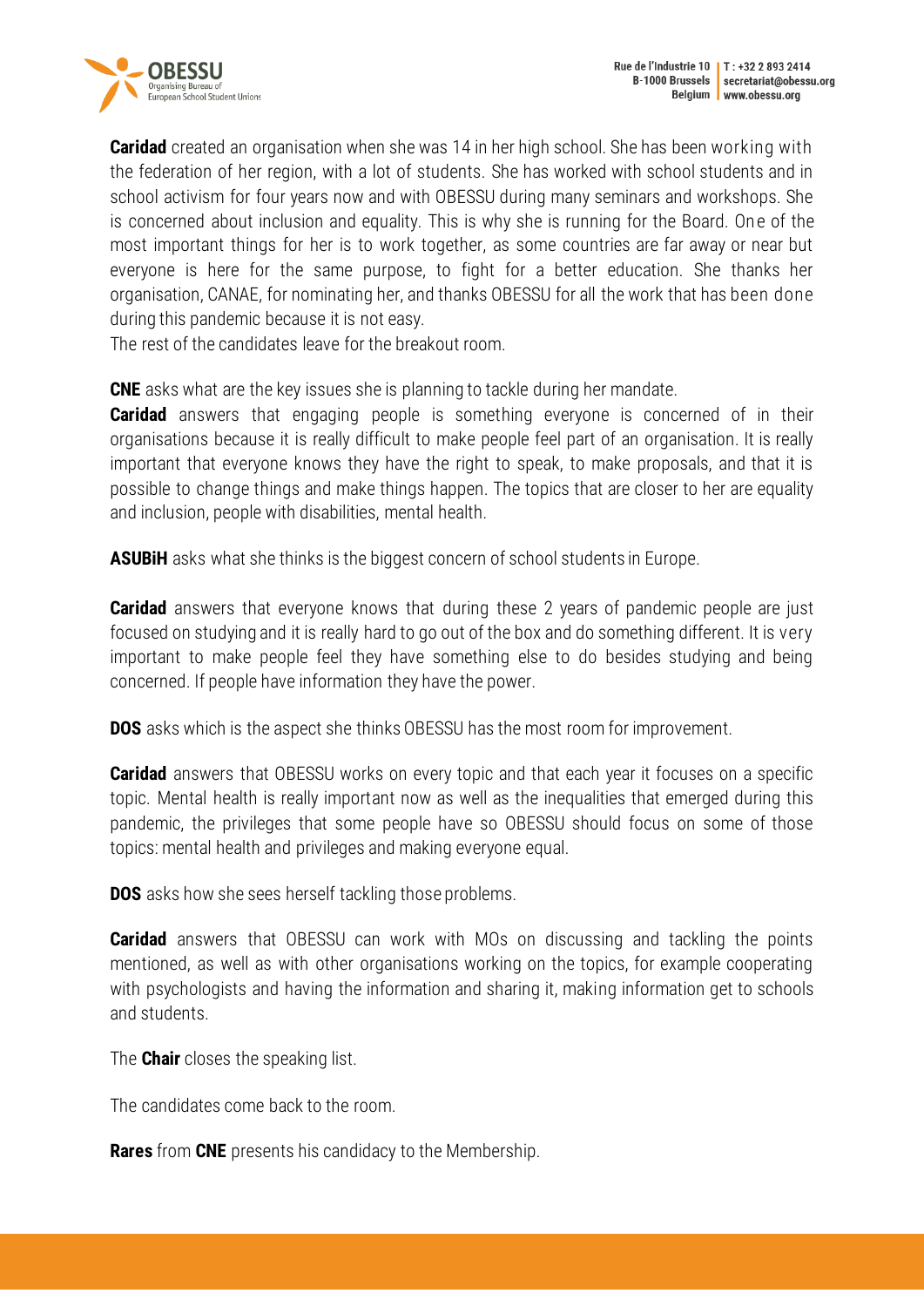

**Rares** is 18 years old, the President of CNE and he has been active at every level for the last 4 years. CNE represents 1.8 million school students in Romania. Last year has been the most challenging for students. CNE reports show that 95% of the students have been highly affected by the pandemic. We can see together building back better membership engagement. NRRP can play a crucial role in monitoring the implementation of those plans. Expanding E+ and making it work for school students. Help MOs to recover from the pandemic and have a quality representation. In CNE the motto is being the voice of your peers.

**ASUBIH** takes the floor to make a comment on the high commitment of Rares. **ASUBIH** asks what is the motivation to lead his Organisations.

**Rares** answers that his mandate as a President will end in July. He has been working at every single level and the expertise acquired can be now spent at the international level. He can help to bring a bit of CNE in OBESSU. The main motivation.

**DOS** takes the floor to ask how he does see the cooperation between European stakeholders and OBESSU, since he mentioned European policies multiple times.

**Rares** answers that there are just a few countries missing in the submission of the NRRP, but the main focus would be to monitor the implementation of the plan. The advocacy efforts will be directed towards the European Commission and into bringing the MOs perspective and supporting them with an action plan.

**Makosz** asks how he is planning to carry out all these ideas.

**Rares** answers that it will take a long term monitoring process, since these plans will be 6 years long. We can start right away with the support of MOs building up from the work of the previous Board. It is crucial to be a relevant stakeholder and to have a strong Membership.

**Petr** from CSU presents the candidacy to the Membership:

**Petr** is starting University this year. At the beginning of his student activism started to realise that many things were not right. He started to represent students at the local and then at national level. There is a strong need to have a say, to speak up about inequalities and to segregation and access to education. This is the main motivation to run for the Board of OBESSU: to provide change and represent students in the best possible way.

**ISSU** takes the floor to say that a big part of OBESSU is the local level and asks if there was only one thing that he could do, what would that be. **Petr** answers that he would take over the Working Group on Education Funding and Reforms and support it as much as possible in finding all the reforms in Europe.

**NSoA** asks how you are planning to integrate VET. Petr answers that they had to face the same on a national level because they were underrepresented and he thinks that what needs to be done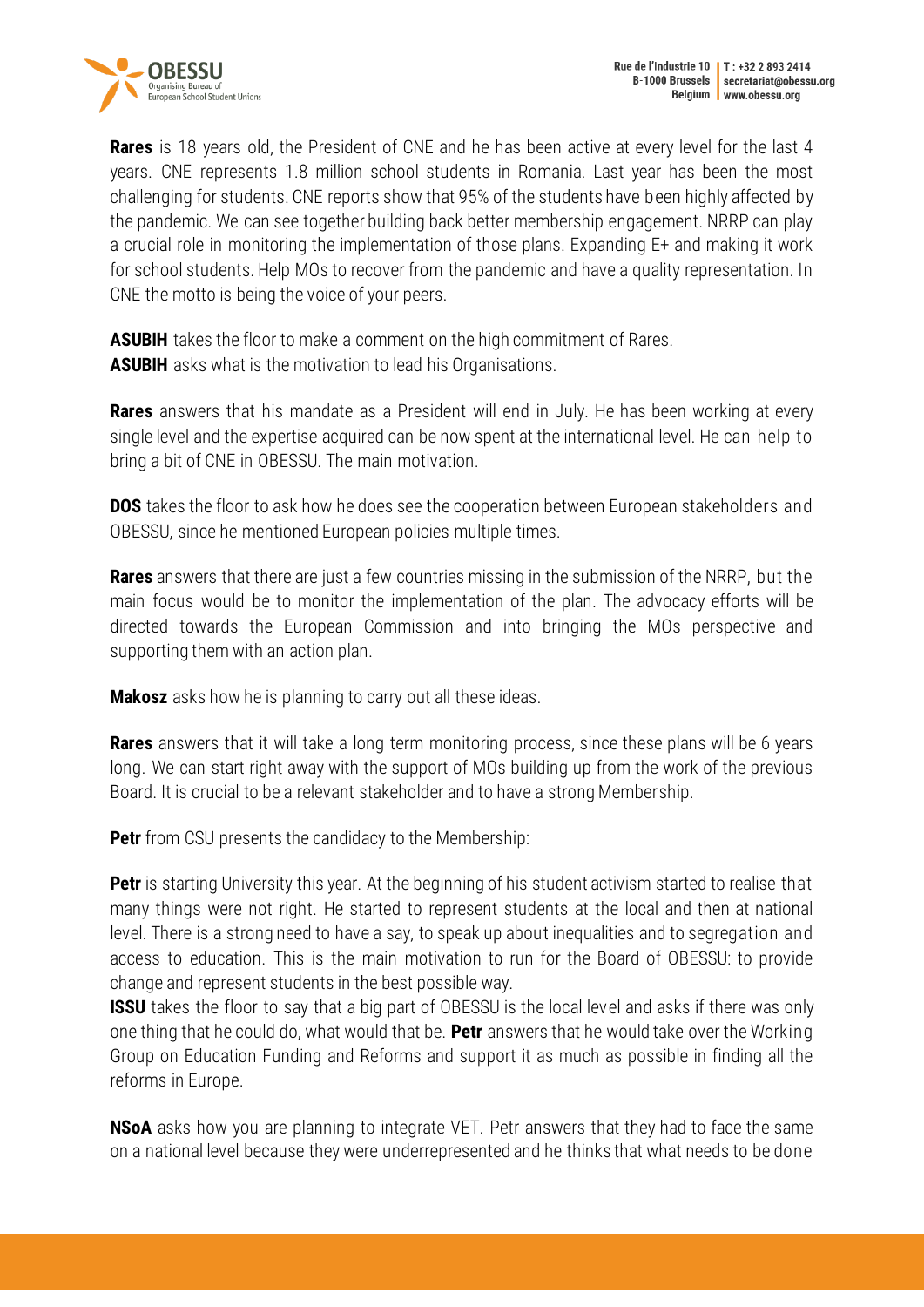

is to have a focus group on this, student-led, because we cannot represent them if we don't have the inputs and tackle all the problems from their perspective.

**Nadine** from the previous Board presents her candidacy to the Membership:

**Nadine** presents her OBESSU experience: she has been involved in OBESSU since 2018 and she has been to many events. She has been on the ISSU board for 2 years and then in the Pool of Trainers and the Board . She has a very strong connection with student activism. During the past year she has increased her experience by working with all the different bodies and especially with the MOs of OBESSU. Despite the online switch the organisation is fully functional.

**UNEL** takes the floor and asks what Nadine learnt this year as Board Member and what can be improved. Nadine answers that she learnt about all the European Bodies and about all the projects. She cannot sum up with one word because there are so many things going on. She would like to change different projects and change portfolio, she would like to get experience in other fields.

**CNE** takes the floor and asks what are the future actions precisely.

**Nadine** answers that she would like to work on Europe@home project, to support home learning and help disadvantaged students to access education. She would like to work on Stronger on strengthening OBESSU Membership and to learn more.

5. During the Q&A other candidates are sent to a breakout room with one person from the MC and one from the Secretariat.

6. At the end of the Q&A, the Chair calls on the vote through the election runner after having explained the procedure. People can vote up to 5 people on their ballot. They can abstain by selecting none. The 5 people with the most votes and anyway with more than 50%+1 votes are elected.

7. The Ballot committee gives the information to the Chair who does not read out loud the number of votes but only the names of the people elected. Number of votes can be requested to the SG and is still public in the minutes.

- 8. The outgoing and remaining board should not speak or interfere during this agenda point.
- 9. The MC needs to be with the BC in the breakout room.

Roll Call: AKS, ASUBIH, BSK (Not present), CANAE, CEF, CNE, CSU, DGS, DOS, EEO (not present), ESCU (not present), FSS, ISSU, KYC (not present), LH (not present), LMS, MAKOSZ, NSoA, OSKU, RSM, SAKKI, SIF (not present), SLL, SUS (not present), SVB (not present), TOS, UDS (not present), UEM (not present), UNEL, UNL (not present), UNSS, USO (not present).

There are 19 Organisations with voting rights present.

All the candidates got elected for the Board.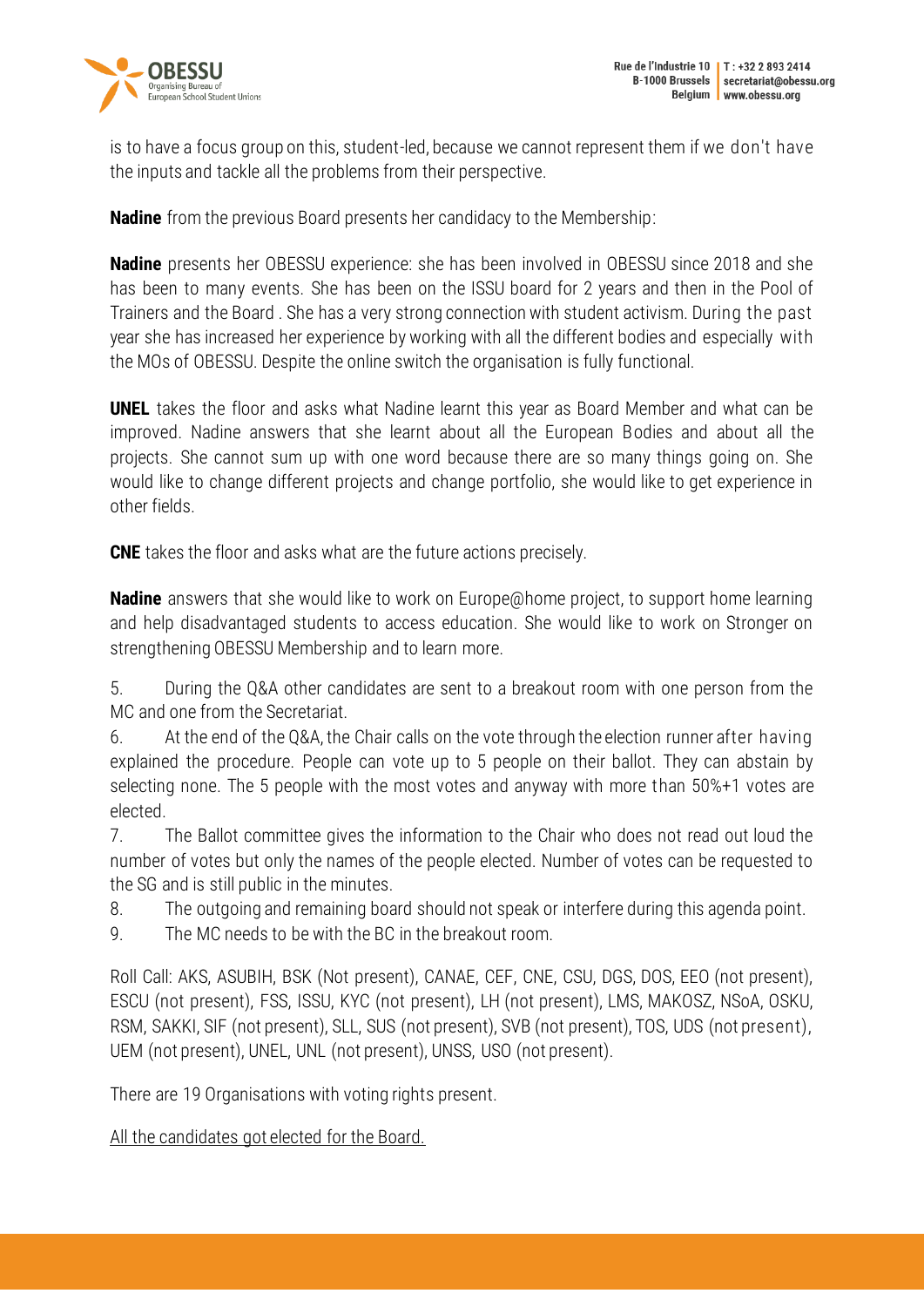

The Chair congratulates the Board and leaves the room. **Anna**, the Chair from Day 1 joins the room and takes over.

## <span id="page-36-0"></span>**34. Elections of the Monitoring Committee**

The chair introduces the point:

- 1. From this moment onwards no one can enter the room as Zoom will be locked.
- 2. The Chair explains the procedure from the Internal Regulations
- 3. This election is to elect 4 MC Members for 1 year
- 4. The chair reads out loud the names of the candidates:
	- 1. Cătălin Ilieș, nominated by CNE, Romania
	- 2. Gearoid O'Donovan, nominated by ISSU, Ireland
	- 3. Emmi Jantti, nominated by FSS, Finland
	- 4. Adrian Barbaros, no nomination required as he is running in capacity of former Board Member

**Catalin** from CNE presents their candidacy to the Membership:

**Catalin** has been a student activist and vice president of CNE in the past years. 4 years ago, a teacher treated a colleague with disabilities very badly and nobody took action. He had a personal discussion with the teacher, but he felt the need to have a more structured way to act when situations like this happen. Since then, he has been fighting for students' rights and he worked hard to bring CNE interests to OBESSU. He wants to help MOs to grow by organising seminars from the MC.

No questions for the candidate. The candidate thanks all the General Assembly for being here.

**Emmi** from FSS presents her candidacy to the Membership.

Her OBESSU journey started in Mollina and in the past 5 years she has been active. OBESSU gave a lot of opportunities to attend events and organise events. It was an honour for Emmi to be in the Working Group about mental health and to organise a convention. She was president of FSS and part of the Pool of Trainers of OBESSU. OBESSU and activism means a lot because students are the voice of the present and the future. Students can for students' rights and make the policy makers listen to them. Because she is part of a minority in Finland, she is very attached to the Organisation.

There are no questions for the candidate.

**Gearoid** from ISSU presents his candidacy to the Membership:

**Gearoid** had a background in youth activism. He has been a member of different Working Groups and he has participated in Seeds for Integration and Stronger projects. In this time he has gained knowledge about OBESSU and also improved his skills. He has gained monitoring and evaluation skills during his years of activism in ISSU. These skills are a great asset for the position in the Monitoring Committee.

**ISSU** takes the floor and asks the candidate what is the motivation to run from the MC.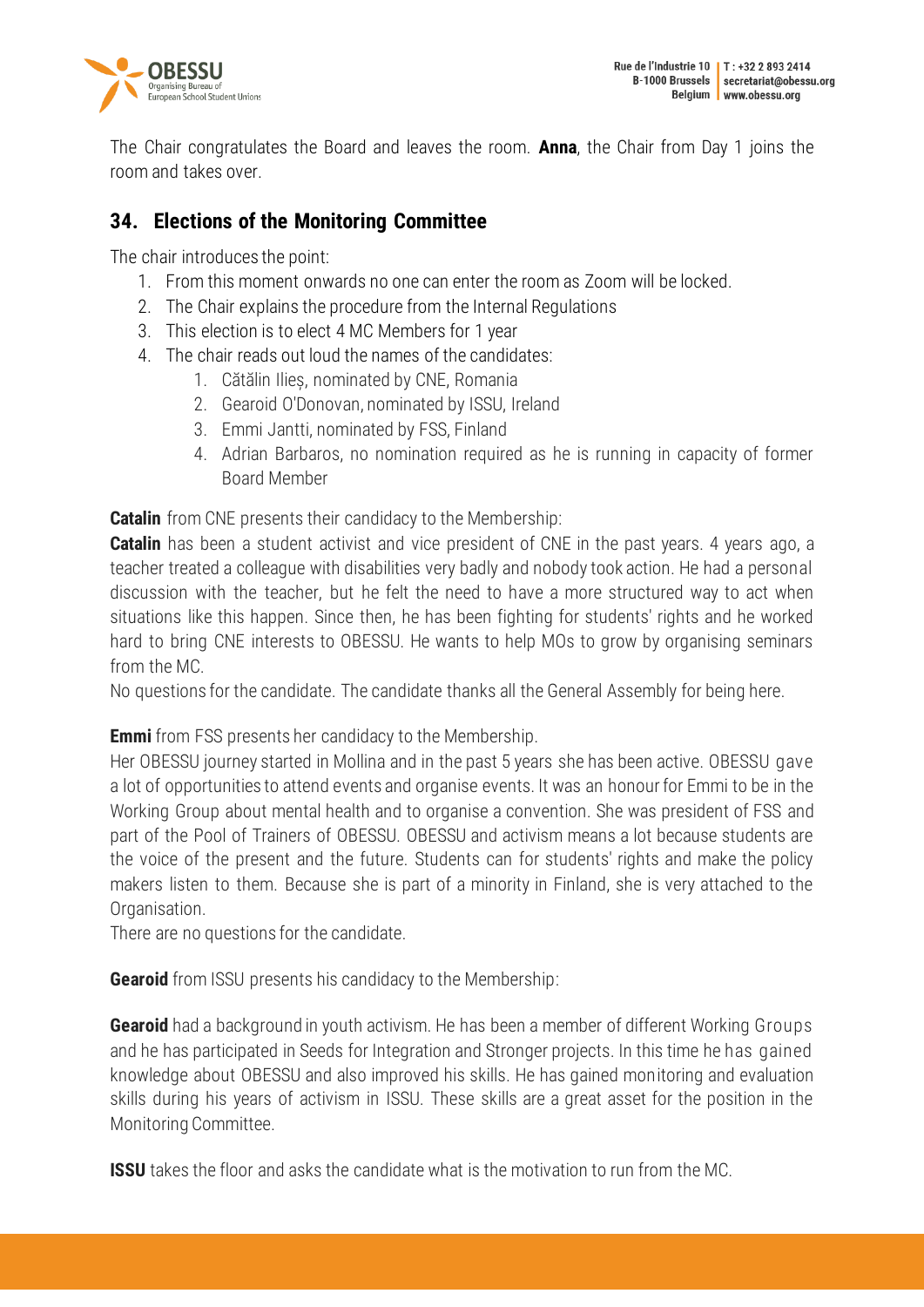

**Gearoid** answers that he is driven by the passion for student activism, and he wants to continue at the international level. The MC is an important body to ensure the Organisation runs well. There are no more questions for the candidate.

**Adrian**, former BM of OBESSU presents his candidacy to the Membership:

**Adrian** was previously the International Officer of CNE, then he had very close contacts with the Pool of Trainers and then he continued being part of a Working Group. He would monitor, assist, and assess the Organisation from different angles to find ways to support all the different OBESSU bodies.

There are no questions for the candidate.

5. Each candidate has 5 minute to present themselves.

6. During the Q&A other candidates are sent to a breakout room with one person from the MC and one from the Secretariat.

7. At the end of the Q&A, the Chair calls on the vote through the election runner after having explained the procedure. People can vote max 4 people on their ballot. They can abstain by selecting none. The 2 people with the most votes and anyway with more than 50%+1 votes are elected.

8. The Ballot committee gives the information to the Chair who does not read out loud the number of votes but only the names of the people elected. Number of votes can be requested to the SG and is still public in the minutes.

9. The outgoing and remaining board and MC should not speak or interfere during this agenda point.

10. The MC needs to be with the BC in the breakout room.

Roll Call: AKS, ASUBIH, BSK, CANAE, CEF, CNE, CSU, DGS, DOS, EEO (not present), ESCU (not present), FSS, ISSU, KYC (not present), LH (not present), LMS, MAKOSZ, NSoA, OSKU, RSM, SAKKI, SIF (not present), SLL, SUS (not present), SVB (not present), TOS, UDS (not present), UEM (not present), UNEL, UNL (not present), UNSS, USO (not present).

There are 20 Organisations with voting right present.

All the candidates get elected for the MC.

The SG thanks the Chair for her participation in the final election. The Chair leaves the meeting.

### <span id="page-37-0"></span>**35. Urgent Motions and resolutions**

There are no urgent motions.

### <span id="page-37-1"></span>**36. Any other business**

The SG reminds participants to fill in the Declaration of Participation.